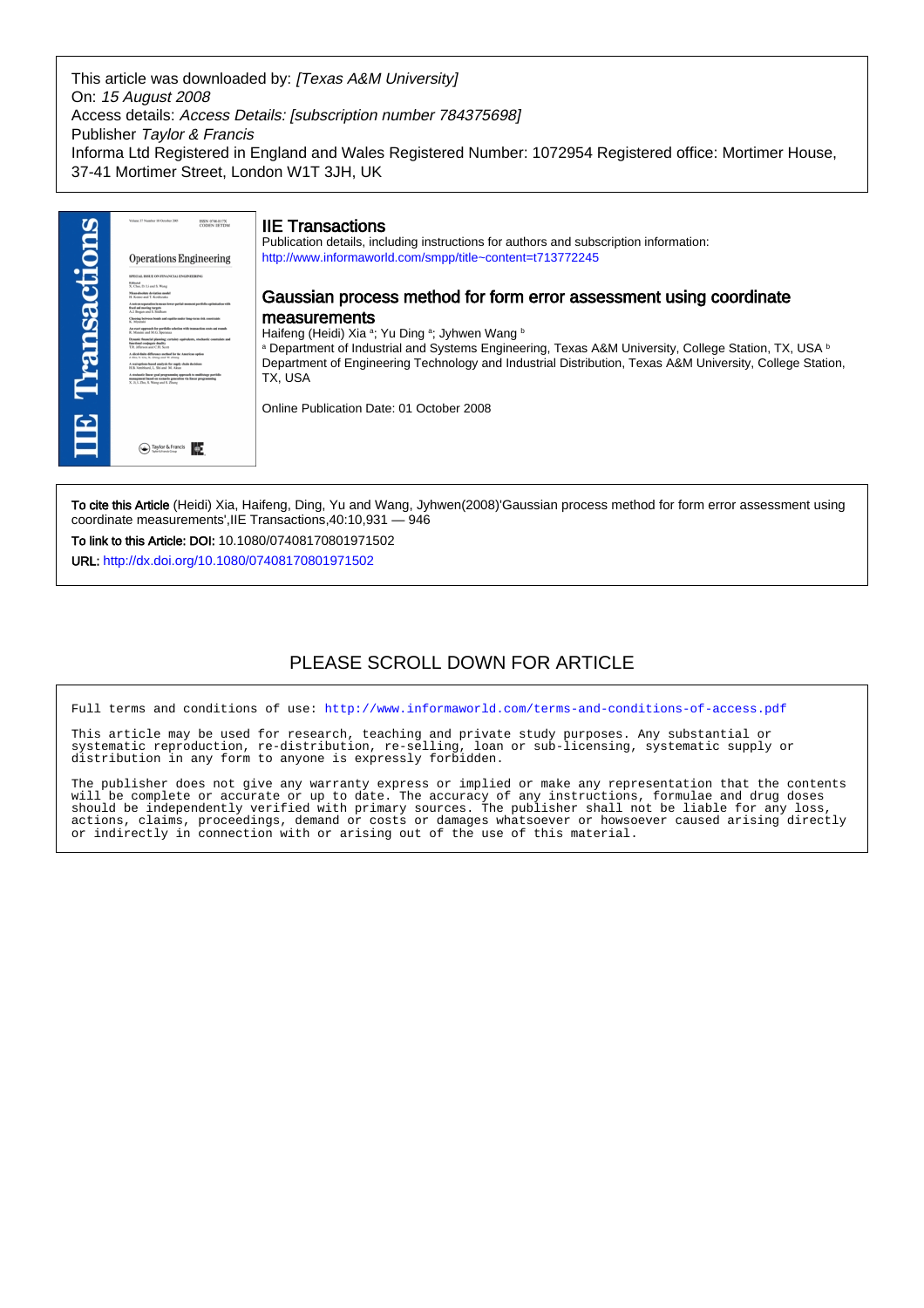# Gaussian process method for form error assessment using coordinate measurements

HAIFENG (HEIDI) XIA<sup>1</sup>, YU DING<sup>1,∗</sup> and JYHWEN WANG<sup>2</sup>

<sup>1</sup>*Department of Industrial and Systems Engineering and* <sup>2</sup>*Department of Engineering Technology and Industrial Distribution, Texas A&M University, College Station, TX 77843, USA E-mail: yuding@iemail.tamu.edu*

Received April 2007 and accepted December 2007

A Gaussian process method for modeling and assessing form errors is presented. The Gaussian process method decomposes a geometric feature into three components: designed geometric form, systematic manufacturing errors and random manufacturing errors. It models the systematic manufacturing errors as a spatial model using a Gaussian correlation function and models the random manufacturing errors as independent identically distributed noises. Based on a handful of coordinate measurements, the Gaussian process model reconstructs the part surface and assesses the form error better than traditional methods. The Gaussian process method also provides an empirical distribution of the form error, allowing engineers to quantify the decision risk on part acceptance. This method works for generic geometric features. The method is implemented on two common features: a straight and a round feature. Simulated datasets as well as actual coordinate measuring machine data are used to demonstrate the improvement achieved by the proposed method over the traditional approaches.

**Keywords:** Spatial model, Gaussian process, form tolerance, systematic manufacturing error, random manufacturing error

# **1. Introduction**

Manufacturing operations are rarely perfect, so manufactured features inevitably deviate from their nominal design. This deviation is known as manufacturing error. Designers assign tolerances to specify the allowable range of manufacturing errors. If the tolerance is used to control the errors associated with a part dimension, e.g., the radius of a shaft, it is known as the dimensional tolerance; if the tolerance is used to control errors associated with geometric form, e.g., the straight and round geometric features shown in Fig. 1, it is known as the geometric tolerance or form tolerance. Geometric features tend to be more difficult to assess and control, but their integrity is closely related to good quality and correct functioning of a part (please refer to the example of automotive transmission in Woo and Hsieh (1997)).

In order to ensure the geometric integrity of a manufactured part, one needs to first assess the form error using coordinate measurements, and then to compare it with the associated tolerance requirement. For this reason, form error assessment is crucial in controlling form errors and subsequently ensuring the quality and reliability of the part. Our goal here is to study methods that can help assess the form error of geometric features using measurements from a Coordinate Measuring Machine (CMM).

Form error assessment using CMM measurements has been extensively studied. Dowling *et al*. (1997) surveyed the related literature prior to 1997. This survey paper discussed two major ideas: the Minimum Zone (MZ) method and the Orthogonal Least Squares (OLS) method. The MZ method finds the maximum inscribing and minimum circumscribing features that bound all the CMM data and uses the orthogonal width to estimate the form error. The OLS method fits an ideal feature to CMM data by minimizing the sum of squared orthogonal residuals and uses the range of the resulting orthogonal residuals to estimate the form error. Most papers surveyed in Dowling *et al*. (1997) provided algorithms to realize the two ideas for various kinds of geometric features. Dowling *et al.* (1997) also discussed some variants of the OLS method, which use a different objective function, e.g., the least average deviation used in Shunmugam (1987, 1991) and Namboothiri and Shunmugam (1998), which is supposed to be more robust in the presence of measurement outliers.

The post-1997 research output leaned towards searching for efficient/robust algorithms for the MZ method. The proposed methods include the characteristic point-based method (Deng *et al*., 2003) and minimizing the potential energy (Fan and Lee, 1999). Another approach is the exact

<sup>∗</sup>Corresponding author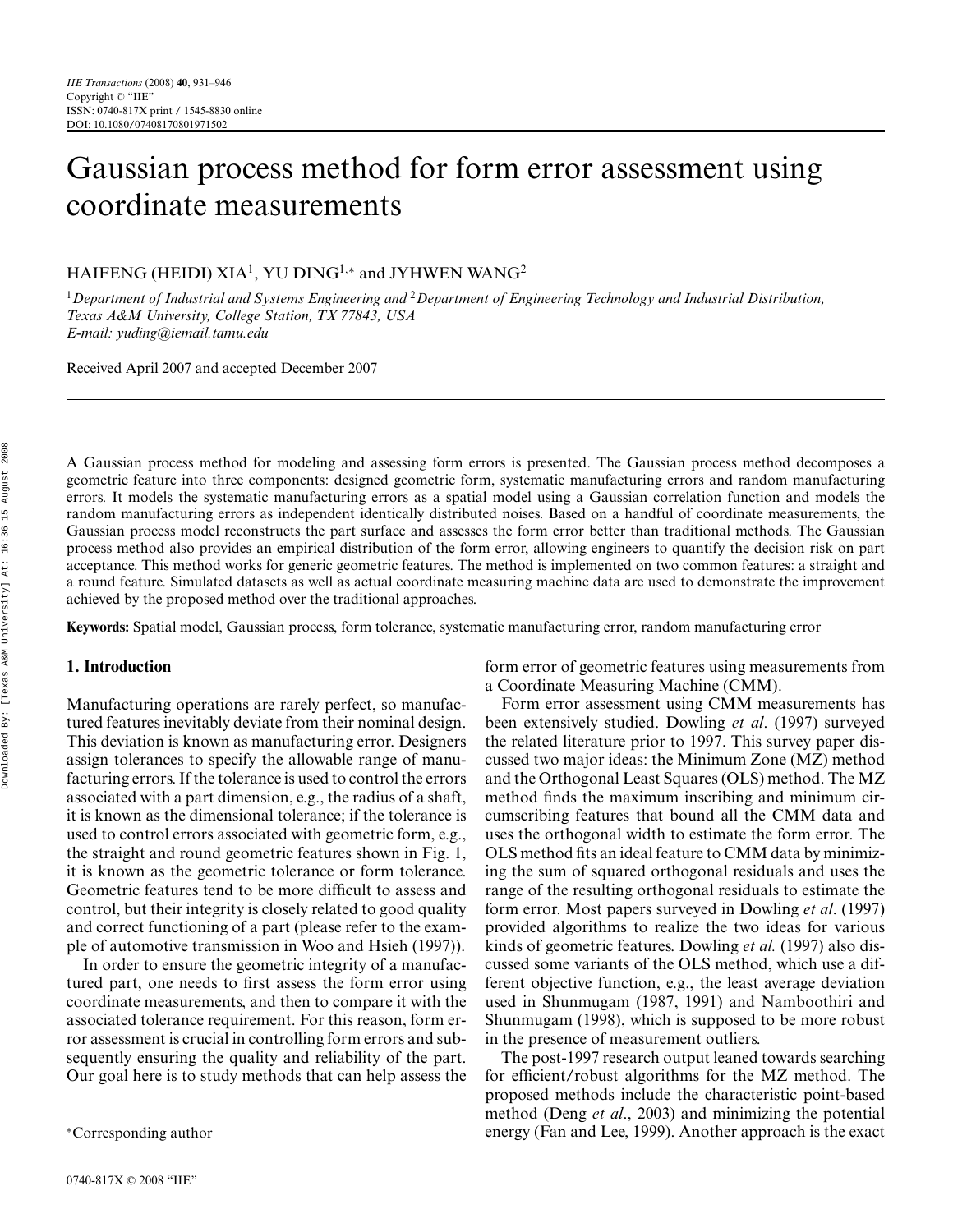

**Fig. 1.** Illustration of: (a) a straight geometric feature and its form tolerance zone; and (b) a round geometric feature and its tolerance zone.

MZ solution of a geometric feature (e.g., sphericity), as discussed in Huang (1999a) and Chen and Liu (2000). Since it is computationally demanding to find exact MZ solutions using traditional methods such as the convex hull and Voronoi diagram approaches, attention has been focused on how to improve the efficiency of finding the exact MZ (Samuel and Shunmugam, 1999, 2000; Huang, 1999b) and on developing efficient approximation alternatives (Suen and Chang, 1997; Weber *et al*., 2002; Zhu *et al*., 2004). One particularly interesting approach is the zone-fitting method proposed by Choi and Kurfess (1999a, 1999b). The zone-fitting method attempts to verify the form error conformance by transforming all the CMM data back to the design tolerance zone via an optimization routine. It is computationally less demanding than geometry-based methods and is easier to implement for different types of features.

Dowling *et al*. (1997) pointed out several open issues in form error assessment for geometric features. One important issue is how to incorporate the systematic manufacturing errors into a modeling and assessment procedure. Manufacturing errors are always stochastic in nature. In the literature, however, the term *random manufacturing error* generally refers to identically independently distributed (i.i.d.) random deviations from an ideal form, with the term *systematic manufacturing error* referring to non-i.i.d. deviations. Dowling *et al*. (1997) gave a few examples of systematic manufacturing errors. They also pointed out that systematic manufacturing errors are a common cause of form errors in the real world. Therefore, for a model to be realistic it should incorporate systematic errors. This issue has not been well addressed in the existing body of literature. By not accounting for systematic errors, the estimate of the form error can be significantly different to its actual value. This paper attempts to model systematic errors using a Gaussian process model (a spatial statistical model) (Banerjee *et al.*, 2004) in order to better estimate the form error.

Numerous methods have been used to model systematic errors, including basis function methods to approximate the systematic errors, e.g., a polynomial of different orders (e.g., Yeh *et al*. (1994)) and B-spline functions (e.g., Yang and Menq (1993)). Another approach is to use Fourier analysis to distinguish between the generally lowfrequency systematic components and the high-frequency random components (e.g., Henke *et al*. (1999), Cho and Tu (2001) and Desta *et al*. (2003)). These models require a large amount of CMM data in order to be able to estimate the relatively large number of parameters involved in the polynomial or B-spline function approaches or to allow a clean separation of the frequencies in the Fourier analysis approach.

Another line of approaches is to use a spatial statistical model (typically, a Gaussian process model) to represent systematic manufacturing errors (Dowling *et al*. 1993; Yang and Jackman, 2000). The non-parametric nature of Gaussian processes offers an improved flexibility in learning general types of systematic errors over the basis-function fitting method and the Fourier analysis method. This feature makes the spatial statistical model attractive, since people generally do not know the function form or the type of systematic manufacturing error in an actual geometric feature in advance. However, little research on the spatial-modelbased approach has been performed and the literature on this topic is sparse. In Dowling *et al*. (1993) and Yang and Jackman (2000), the spatial models require one CMM coordinate measurement to be an explicit function of the other two coordinates. Thus, these models cannot be applied to generic geometric features, such as a circle, where one coordinate cannot be expressed as an explicit function of the other two.

Our paper continues this line of research and improves the modeling capability and form error assessment. We first present a Gaussian Process (GP) model that does not require one coordinate to be expressed as an explicit function of other coordinates. We also model both systematic errors (using a spatially correlated term) and random errors (using a spatially uncorrelated term). In contrast, both Dowling *et al*. (1993) and Yang and Jackman (2000) did not include spatially uncorrelated errors. This might not be reasonable if the considered manufacturing process produces both lowfrequency systematic errors (because of machine tool wear) and high-frequency random errors (because of machine vibration). In addition, the GP model produces a distribution of the geometric surface, which we subsequently use to estimate an empirical distribution of the form error. The empirical distribution reflects the estimation uncertainty (resulting from the sampling and modeling uncertainty)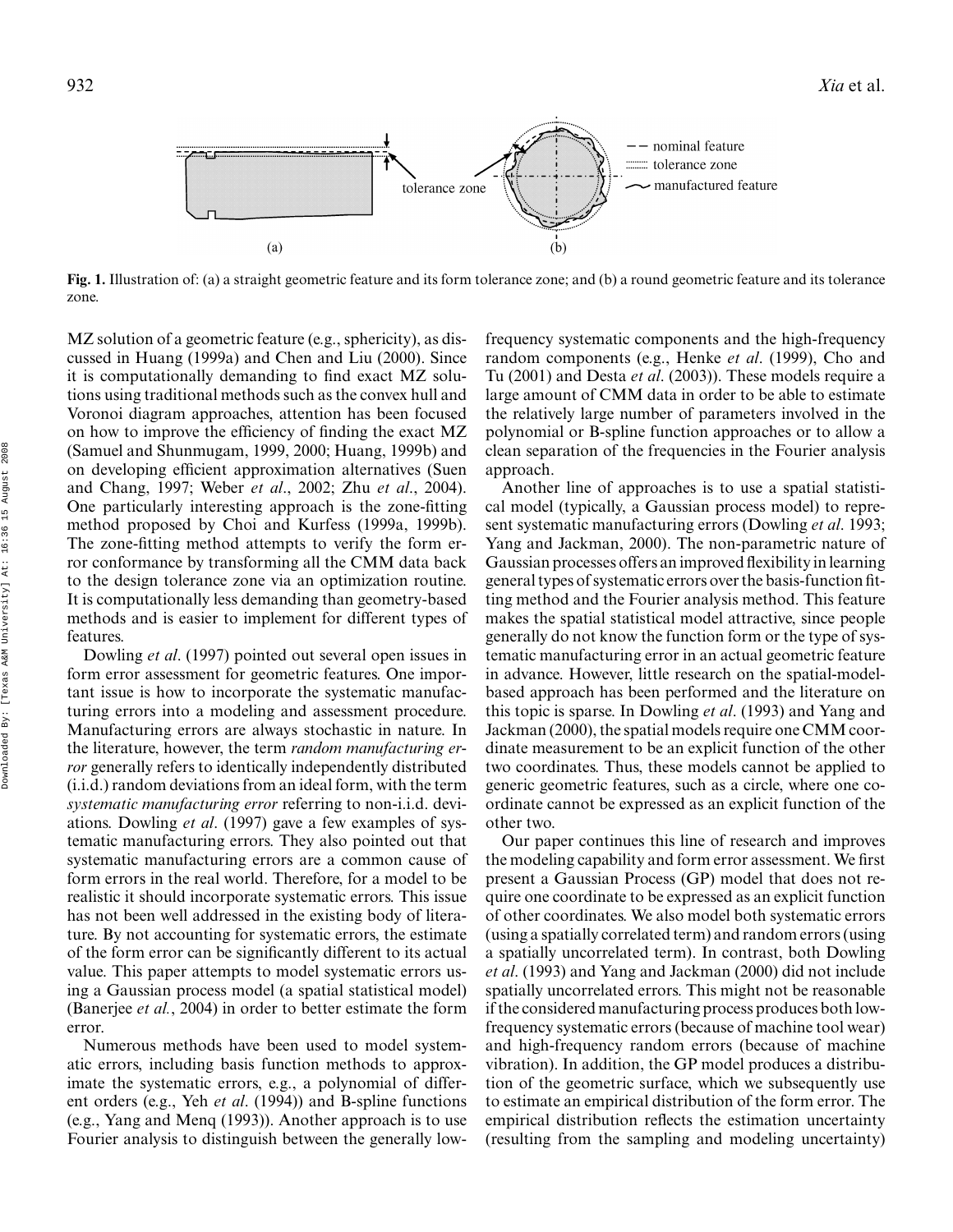and can help quantify the risk of a part not being accepted. Dowling *et al*. (1993) and Yang and Jackman (2000) used one predicted surface to estimate the form error and to decide on accepting or rejecting a part. They did not provide uncertainty information about the form error assessment.

This paper is organized as follows. Section 2 presents the overall structure of the proposed GP model. Section 3 illustrates the procedure to determine the geometric form component in the GP model for a generic feature. Section 4 discusses the GP model formulation and how to estimate the form error. Section 5 compares the proposed GP method with existing methods on two specific geometric features, using both simulated data and real CMM measurements. Section 6 concludes the paper.

#### **2. GP model for form error assessment**

When magnified, the surface of a manufactured part looks just like a geographic terrain (please see Stout *et al*. (1990) for the topography of a variety of machined surfaces). This analogy motivates applying a spatial statistical method to represent a manufactured geometric feature. A CMM measurement of an actual geometric feature can be decomposed into three portions (as shown in Fig. 2): a global trend portion, which follows the shape of the feature as defined by its designed form; a spatially *correlated* portion (when the systematic error exists, the measurements in close proximity on a surface show strong correlation); and a spatially *uncorrelated* portion, i.e., the random error portion. As such, we model the CMM measurements as arising from systematic errors and random errors added to an ideal geometric form.

Before writing down the GP model for a part geometry, we need to specify the inputs and the response variable for the model. Recall that the previous GP models require that one coordinate must be expressed in terms of the other coordinates. This is because those GP models used one or two coordinates, e.g., *x* and/or *y*, as inputs, and the remaining coordinate, e.g., *z*, as the response. In order to enable our GP model to be applicable to generic geometric features, we redefine the inputs and the response variables.

Let us consider the measuring mechanism of a computercontrolled CMM. The machine takes the nominal position to be measured, **n***i*, from an operator (via a computer in-

terface) or a database storing the predetermined position information. Then it calculates the approach direction  $\mathbf{v}_i$ for the measuring probe to travel and directs the probe to retrieve the coordinates, denoted by  $a_i$ , of a point on the actual geometric feature. This mechanism indicates that the input is  $\mathbf{n}_i$  and the response is  $\mathbf{a}_i$ . Essentially, we map all the points on an ideal geometric form to the actual manufactured feature. Our GP model is set up to capture the mapping between the two surfaces. The advantage is that when we use the nominal position  $\mathbf{n}_i$  as the input variable, it works for any type of geometric feature and thus avoids the restriction required by the previous GP models.

The new response  $a_i$  is typically a vector, for example, for a three dimensional feature,  $\mathbf{a}_i = [x_i, y_i, z_i]$ . A multivariate GP model is obviously more difficult to handle than a univariate model. Thus, we want to further reduce the multivariate response into a single response variable. Here, we adopt the strategy used by Hulting (1997), who suggested projecting the value of  $a_i$  onto the probe approach direction **v***<sup>i</sup>* (usually the norm direction to the local surface) and using the resulting value as the response. As such, our GP model can be written as:

$$
z_i \equiv \mathbf{a}_i^{\mathrm{T}} \mathbf{v}_i = \mathbf{f}(\mathbf{n}_i, \beta)^{\mathrm{T}} \mathbf{v}_i + \eta(\mathbf{n}_i) + \varepsilon(\mathbf{n}_i), \tag{1}
$$

where  $z_i$  is the cth CMM observation projected onto the  $\mathbf{v}_i$ direction,  $f(n_i, \beta)$  corresponds to the ideal geometric form that engineers design,  $\eta(\mathbf{n}_i)$  is the systematic manufacturing error, modeled by a spatially correlated term, and  $\varepsilon(\mathbf{n}_i)$  is the random error, modeled by the spatially uncorrelated term. Generally, the random error includes both random manufacturing errors and measurement noises. For the time being, we assume that the measurement errors are negligible and then attribute the second error term  $\varepsilon(\mathbf{n}_i)$  entirely to the random manufacturing error. We will discuss what this assumption implies later.

The function form of  $f(\cdot, \cdot)$  can be decided by the shape of a geometric feature, known from the part's design. The value of  $f(n_i, \beta)$  incorporates the actual position of the part, which may undergo a rigid-body motion during the fixturing process, and the changes in dimensions of the part. In other words, *β* includes two factors:  $β = (θ, φ)$ , where *θ* includes the parameters characterizing the rigid-body motion and  $\phi$  includes the dimension parameters (e.g., the radius of a round part). Therefore, the  $f(n_i, \beta)$  can incorporate dimensional errors, for instance, *φ* can denote the



Downloaded By: [Texas A&M University] At: 16:36 15 August 2008 Downloaded By: [Texas A&M University] At: 16:36 15 August 2008

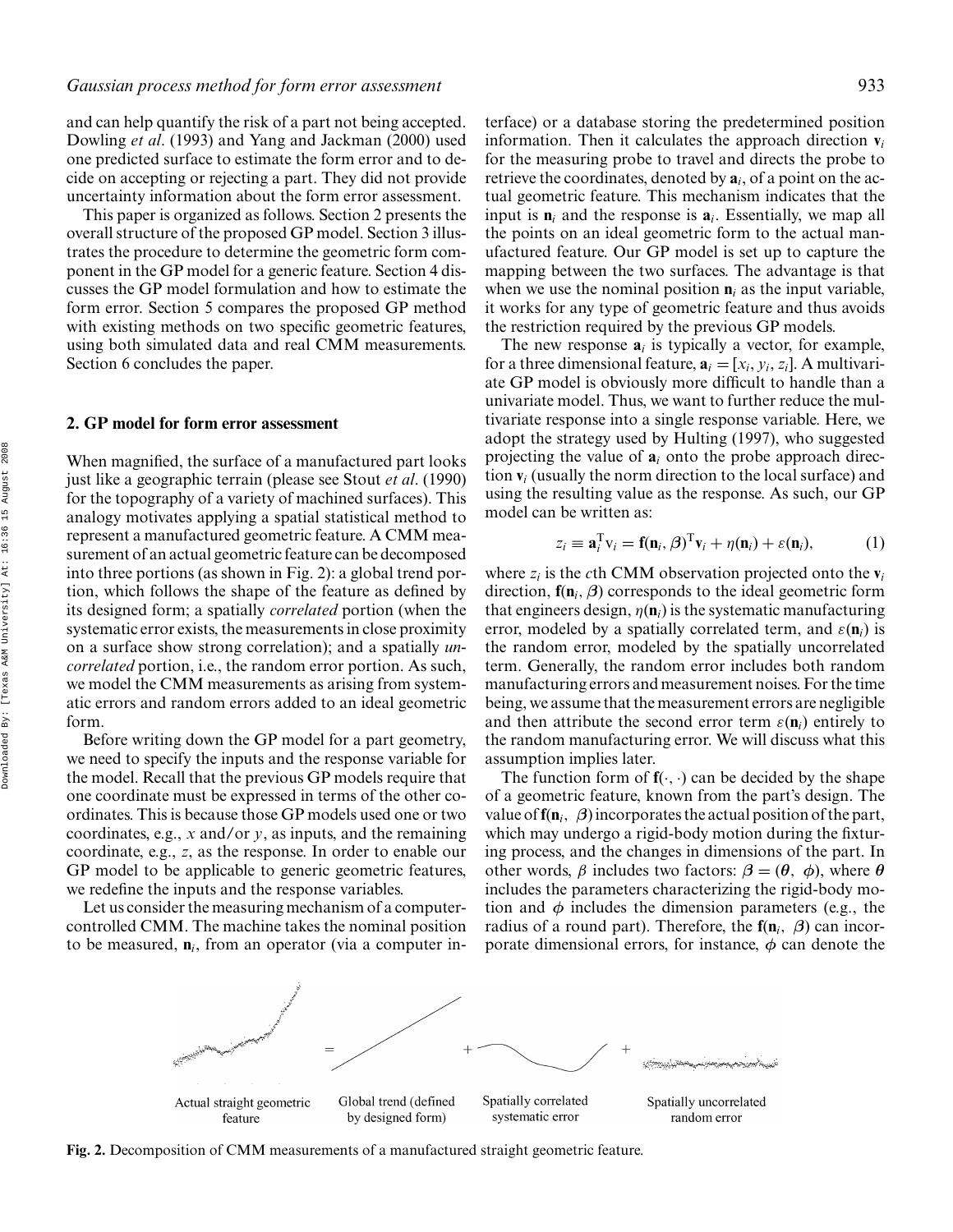radius value of an actual part, which may be different from the design value. However, **f**(**n***i*, *β*) still represents the *ideal* geometric form because a deviation in the dimension parameter  $\phi$  does not affect the form error. In other words, a smaller circle could still be a perfect circle.

In model (1), the random error  $\varepsilon(\cdot)$  is modeled as i.i.d.  $N(0, \sigma_{\varepsilon}^2)$ . The systematic error  $\eta(\cdot)$  is assumed to be a GP independent of  $\varepsilon(\cdot)$ , and of zero-mean and covariance function cov( $\eta(\mathbf{n}_i)$ ,  $\eta(\mathbf{n}_j)$ ) =  $\sigma_\eta^2 R(\nu, \mathbf{n}_i - \mathbf{n}_j)$ , where  $R(\nu, \cdot)$  is the correlation function with hyper-parameter  $v$ . The rationale behind this is that the systematic departures from the ideal geometric shape can be regarded as a sample path of a (suitably chosen) GP  $\eta(\cdot)$ . The choice of correlation function  $R(v, \cdot)$  reflects the characteristics of the systematic manufacturing errors. When making the choice for  $R(v, \cdot)$ , we also need to consider the scarcity of the data, that is, when a CMM is used to measure a part, the sample size is typically not large. Hence, it would not serve us well if our GP model includes too many parameters to be estimated.

For this reason, we adopt an isotropic Gaussian correlation function, which is widely used in spatial statistics, as follows:

$$
R(\nu, \mathbf{n}_i - \mathbf{n}_j) = \exp\{-(\nu||\mathbf{n}_i - \mathbf{n}_j||_2)^2\},\tag{2}
$$

where  $|| \cdot ||_2$  denotes Euclidean distance and  $\nu$  is the scale parameter controlling how quickly the correlation decays as the between-point distance increases. The isotropic Gaussian correlation function has only one unknown parameter υ. Past experience indicates that this correlation function is able to model various spatial features (Zimmerman and Harville, 1991; Gaudard *et al*., 1999). Our experience also indicates that the Gaussian correlation function appears reasonable for a number of manufactured geometric features. Of course, when the data suggest that for some particular part/feature the spatial correlations are significantly different from Equation (2), this isotropic assumption can be relaxed by including different parameters to control the spatial correlation scale for different directions.

There have been some research reports on modeling more general variance–covariance structures of spatially correlated measurements. For example, Chang and Ho (2001) proposed a correlation model for lattice-structured CMM measurements on a part surface. They assumed that the overall correlation is the product of the row-wise and column-wise correlations and that the CMM measurements in a row or column follow an autoregressive moving average process. This line of research is a valuable contribution to the modeling of systematic manufacturing errors, since a correct variance–covariance structure is essential to a GP model. Under the circumstance that a Gaussian correlation function does not adequately reflect the correlation in the data, the correlation structure proposed in Chang and Ho (2001) could be a good alternative.

The parameters for the GP model are  $\varphi \equiv \{\beta, \sigma_n^2, \sigma_\varepsilon^2, \nu\}.$ In practice, engineers use a CMM to measure from one part *m* data points  $\{\mathbf{n}_i, z_i\}_{i=1,\dots,m}$ , and use them to estimate the unknown parameters *ϕ*. Plugging the estimated values for the parameters *ϕ* into the GP model, engineers can use it to predict the actual coordinate at a not yet measured location and to reconstruct the entire geometric feature. Finally, engineers can assess the form error of the geometric feature using the reconstructed geometric feature. The overall procedure is shown in Fig. 3, where  $GP(\cdot, \cdot)$  denotes a Gaussian process with the specified mean and covariance matrix.

#### **3. Determination of the ideal geometric form**

In order to fully specify the GP model in Equation (1), this section presents a procedure to determine the ideal geometric form **f**(**n***i*, *β*) <sup>T</sup>**v***<sup>i</sup>* for generic geometric features. The procedure follows an idea first proposed by Hulting (1997) when discussing a manufacturing part model; we repeat some of Hulting's original description here in order to make this paper a self-contained piece and to provide a basis for latter discussions.



**Fig. 3.** Procedure of the GP modeling and form error assessment.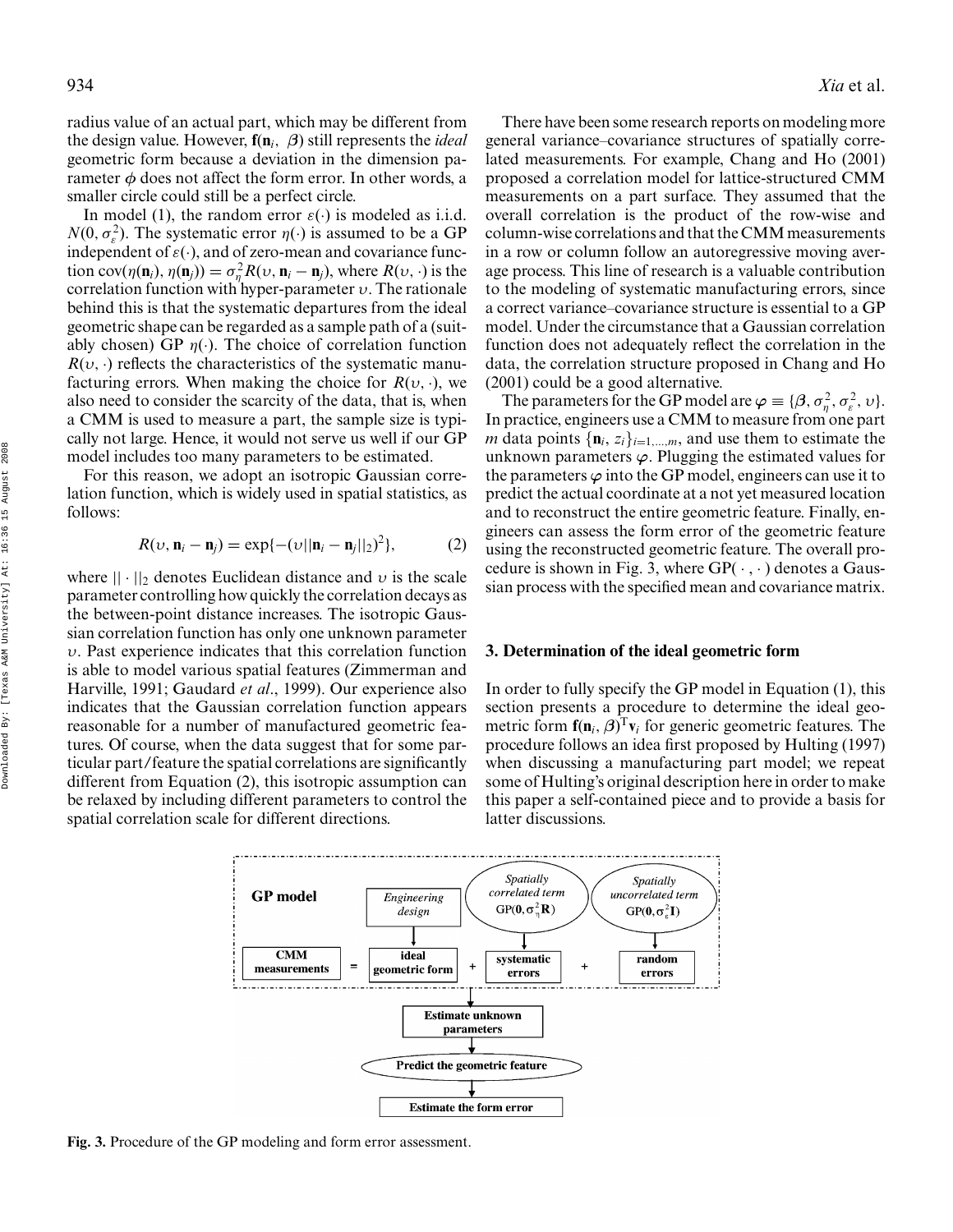Consider a process in which a CMM measures a manufactured part with a general geometric shape, represented by  $M(θ, φ)$ , the same notation is used by Hulting, where *θ* and *φ* follow the same meaning as we explained in Section 2. Denote the nominal design values for the dimension parameters by  $\phi^*$ . As such,  $M(\mathbf{0}, \phi^*)$  represents the designed feature that has the nominated sizes and is perfectly aligned with the CMM reference coordinate.  $M(\theta, \phi)$  has the same geometry as  $M(0, \phi^*)$  but differs from it in terms of a rigid-body motion and some dimension change. Therefore,  $M(\theta, \phi)$  represents the ideal form, the same as  $f(\cdot, \cdot)$ . More specifically,  $f(n_i, \beta)$  is a point on  $M(\theta, \phi)$  (recall that  $\beta = (\theta, \phi)$ . As we mentioned before, for a given part, the function form of  $M(\cdot, \cdot)$  or that of  $f(\cdot, \cdot)$  is known from the computer-aided design model.

During a coordinate measuring process,  $M(\theta, \phi)$  only slightly deviates from  $M(0, \phi^*)$  in both location and dimension size. The dimension aspect is easy to understand since a manufacturing process supposedly produces the required dimensions with reasonable accuracy. The location aspect can be understood as follows. A CMM can set up its reference coordinate through *soft fixturing* (Hulting 1995), i.e., it first gets a few reference points on the part to estimate where the part is located and then adapts its reference coordinate to the estimated location.

Determining **f**(**n***i*, *β*) requires solving some geometry equation for a given point **n***i*. When a CMM is directed to measure a point **n***i*, it will automatically calculate its path, the approach direction  $v_i$ , based on its knowledge of the nominal surface.  $(v_i$  is usually the norm direction to the nominal surface  $M(0, \phi^*)$  since the true shape and location are never known.) As it moves along the path the probe will touch the actual manufactured surface and return the measurement value  $\mathbf{a}_i$ . Geometrically,  $\mathbf{f}(\mathbf{n}_i, \boldsymbol{\beta})$  is an intersection point of the geometric shape  $M(\theta, \phi)$  and the line passing through **n**<sub>*i*</sub> and **n**<sub>*i*</sub> + **v**<sub>*i*</sub>. Therefore, both **a**<sub>*i*</sub> and **f**(**n**<sub>*i*</sub>,  $\beta$ ) lie on the line through  $\mathbf{n}_i$  and  $\mathbf{n}_i + \mathbf{v}_i$ . If projecting those values along  $v_i$ , one will end up with the univariate GP model in Equation (1).

The above discussion outlines how to decide  $f(n_i, \beta)^T v_i$ . However, no general analytical formula can be devised for an arbitrary geometry; engineers will have to go through the following procedure (please refer to Fig. 4 for illustrations).

- *Step 1.* Decide the approach direction  $v_i$  according to  $M(\mathbf{0}, \phi^*)$  and  $\mathbf{n}_i$ , and decide the line function passing through  $\mathbf{n}_i$  and  $\mathbf{n}_i + \mathbf{v}_i$ .
- *Step 2.* Solve for the intersection point(s) between the line function and  $M(\theta, \phi)$ .
- *Step 3.* If there is more than one intersection point, select the one that corresponds to the first intersection on  $M(\theta, \phi)$  when the CMM probe moves.
- *Step 4.* Then,  $f(n_i, \beta)^T v_i$  is simply the vector inner product of the coordinates of the intersection point  $f(n_i, \beta)$ and  $\mathbf{v}_i$ .

The detailed procedures of deciding the ideal geometric form for two specific geometric features, straight and round features, are given in the Appendix.

## **4. Predictive distribution and probabilistic form error assessment procedure**

# **4.1.** *Maximum likelihood estimate for parameter estimation*

Recall that the parameters in GP model (1) are  $\varphi \equiv$ { $\beta$ ,  $\sigma_{\eta}^2$ ,  $\sigma_{\varepsilon}^2$ ,  $\upsilon$ } and the training dataset is { $\mathbf{n}_i$ ,  $z_i$ } $_{i=1,...,m}$ . We arrange all the  $z_i$  values in  $\mathbf{z}_0$ , i.e.,  $\mathbf{z}_0 = (z_i)_{i=1,\dots,m}$ , where the subscript "o" implies the *observed* CMM measurements. Given the Gaussian process assumption, the distribution of  $\mathbf{z}_0$  conditioned on  $\varphi = {\theta, \sigma_{\eta}^2, \sigma_{\varepsilon}^2, \upsilon}$  is

$$
(\mathbf{Z}_0|\boldsymbol{\varphi}) \sim N(\mathbf{g}_0(\boldsymbol{\beta}), \mathbf{W}_0), \tag{3}
$$

where  $\mathbf{g}_{0}(\beta)$  is an  $m \times 1$  vector, defined such that its *i*th element is  $g_i(\beta) = \mathbf{f}(\mathbf{n}_i, \beta)^T \mathbf{v}_i$ , and  $\mathbf{W}_o = \sigma_\eta^2 \mathbf{R}_o + \sigma_\varepsilon^2 \mathbf{I}$  and  $\mathbf{R}_0$  is an *m* × *m* matrix, defined such that its  $(i,j)$ th elements are  $R(v, \mathbf{n}_i - \mathbf{n}_i)$  in Equation (2).

We employ a Maximum Likelihood Estimator (MLE) to estimate the parameters in the GP model. From Equation (3), the log-likelihood function for **z***<sup>o</sup>* can be written as

$$
l(\boldsymbol{\beta}, \sigma_n^2, \sigma_\varepsilon^2, \upsilon)
$$
  
= -(\log (\det (\sigma\_n^2 \mathbf{R}\_0 + \sigma\_\varepsilon^2 \mathbf{I}))  
 + (\mathbf{z}\_0 - \mathbf{g}\_0(\boldsymbol{\beta}))^T (\sigma\_n^2 \mathbf{R}\_0 + \sigma\_\varepsilon^2 \mathbf{I})^{-1} (\mathbf{z}\_0 - \mathbf{g}\_0(\boldsymbol{\beta}))  
+ m \log(2\pi))/2. (4)

An MLE of  $\varphi = {\beta, \sigma_n^2, \sigma_\varepsilon^2, \nu}$  is obtained by maximizing  $l(\beta, \sigma_{\eta}^2, \sigma_{\varepsilon}^2, \nu)$ , i.e.,  $\varphi_{MLE} = \arg \max_{\phi} l(\beta, \sigma_{\eta}^2, \sigma_{\varepsilon}^2, \nu)$ .



**Fig. 4.** Demonstrations of deciding the ideal geometric form: (a) for a straight geometric feature; and (b) for a round geometric feature.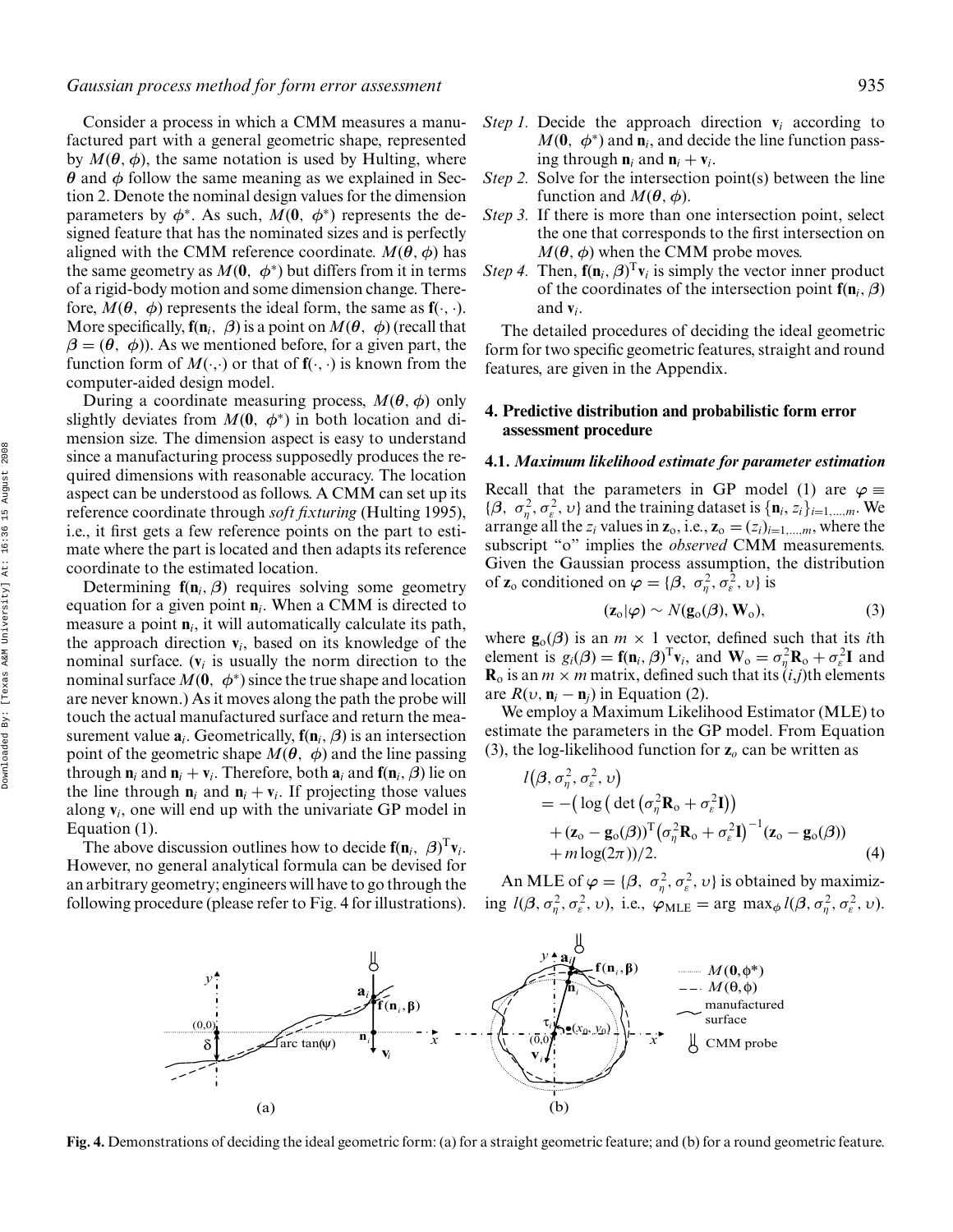We solve it using a gradient-based optimization routine in MATLAB (other similar optimizers can fulfill the task as well). Two more actions are taken to improve the optimization efficiency. One is that we substitute the three parameters  $(\sigma_{\eta}^2, \sigma_{\varepsilon}^2, \nu)$  with  $(\exp(\alpha_1), \exp(\alpha_2), \exp(\alpha_3))$ . This is because the variance parameters  $\sigma_{\eta}^2$ ,  $\sigma_{\varepsilon}^2$  and the correlation hyper-parameter  $\nu$  can only take positive values and this makes it a constrained optimization. After the transformation, we deal with an unconstrained optimization, which is generally easier to solve. For an unconstrained optimization, we use the MATLAB function fminunc.

For a straight geometric feature, its GP model has a linear mean structure. Thus, we can use a REstricted Maximum Likelihood (REML) estimator, which is supposed to give less biased estimates of covariance parameters (i.e.,  $v, \sigma_{\eta}^2$  and  $\sigma_{\varepsilon}^2$  in this paper) than MLE. Cressie and Lahiri (1996) proved the asymptotic property of REML estimation for the GP covariance parameters. Wolfinger *et al.* (1994) gave the details for implementing a RMLE for a linear GP model. For a roundness feature, model (1) has a non-linear mean structure so REML estimation is not available. Therefore, we use a MLE for round features.

# **4.2.** *Predictive distribution of geometric surface and form error assessment*

For the purpose of form error assessment, we are ultimately interested in predicting the behavior of the geometric feature based on the observed CMM measurements. We approximate the continuous surface of a geometric feature by a dense set of points on it. Denote by  ${\bf p}_i\}_{i=1:N}$  the dense set of nominal points on a geometric feature, which are deemed representative of the feature. The prediction of the geometry at  $\mathbf{p}_i$  is  $z(\mathbf{p}_i)$ , and we arrange all N predictions in vector  $\mathbf{z}_p$ , i.e.,  $\mathbf{z}_p = (z(\mathbf{p}_i))_{i=1:N}$ , where the subscript "p" implies a prediction. Given the Gaussian process assumption, **z**<sup>p</sup> and **z**<sup>o</sup> follow a joint multivariate normal distribution:

$$
(\mathbf{z}_{p}, \mathbf{z}_{o} | \varphi) \sim N\left(\begin{pmatrix} \mathbf{g}_{p}(\boldsymbol{\beta}) \\ \mathbf{g}_{o}(\boldsymbol{\beta}) \end{pmatrix}, \quad \begin{pmatrix} \mathbf{W}_{p} & \mathbf{W}_{po}^{T} \\ \mathbf{W}_{po} & \mathbf{W}_{o} \end{pmatrix}\right), \quad (5)
$$

where  $\mathbf{g}_{\text{o}}(\boldsymbol{\beta})$  and  $\mathbf{W}_{\text{o}}$  are defined in Equation (3),  $\mathbf{g}_{\text{p}}(\boldsymbol{\beta})$  is an *N* × 1 vector, defined such that its *i*th element is  $g_i(\beta)$  =  $f(\mathbf{p}_i, \beta)^T \mathbf{v}_i$ ,  $\mathbf{W}_{\text{po}}$  is the covariance matrix between  $\mathbf{z}_0$  and  $\mathbf{z}_p$ , and  $W_{\text{po}} = \sigma_{\eta}^2 \mathbf{R}_{\text{po}}$ ;  $W_{\text{p}}$  is the covariance matrix of  $\mathbf{z}_{\text{p}}$  and  $W_p = \sigma_p^2 R_p + \sigma_{\varepsilon}^2 I$ . The correlation matrix  $R_{po}$  is an  $N \times$ *m* matrix, and its  $(i, j)$ th elements are  $R(v, \mathbf{p}_i - \mathbf{n}_j)$ ;  $\mathbf{R}_p$  is an  $N \times N$  correlation matrix, and its  $(i,j)$ th elements are  $R(v, \mathbf{p}_i - \mathbf{p}_j).$ 

According to the conditional distribution theorem for a multivariate normal distribution (Hardle and Simar, 2003, p .157), we can have that:

$$
(\mathbf{z}_{\mathrm{p}}|\mathbf{z}_{\mathrm{o}},\varphi) \sim N(\mathbf{g}_{\mathrm{p}}(\boldsymbol{\beta}) + \mathbf{W}_{\mathrm{po}} \mathbf{W}_{\mathrm{o}}^{-1}(\mathbf{z}_{\mathrm{o}} - \mathbf{g}_{\mathrm{o}}(\boldsymbol{\beta})),
$$
  

$$
\mathbf{W}_{\mathrm{p}} - \mathbf{W}_{\mathrm{po}} \mathbf{W}_{\mathrm{o}}^{-1} \mathbf{W}_{\mathrm{po}}^{\mathrm{T}}). \tag{6}
$$

Equation (6) provides the predictive distribution of the discretized geometric feature based on the observed CMM

measurements  $\mathbf{z}_o$ . The negative amount  $\mathbf{W}_{po}\mathbf{W}_{o}^{-1}\mathbf{W}_{po}^{\text{T}}$  in the variance term comes from the observed measurements **z**<sup>o</sup> and their correlations with the predicted locations. Basically, the information in the CMM observations helps reduce the uncertainty when predicting the geometric feature. The more CMM data or the stronger the correlation between  ${\bf p}_i$ <sub>*i*=1:*N*</sub> and  ${\bf n}_i$ <sub>*i*=1:*m*</sub> is, the less uncertainty remains in the predictive distribution of the geometric feature. In practice, the parameter  $\varphi = {\beta, \sigma_n^2, \sigma_s^2, \nu}$  is unknown and will be estimated from CMM observations. A common treatment is to plug in the MLE  $\hat{\varphi}$  into distribution (6). The predictive distribution with the plugged-in parameter estimates looks like:

$$
(\hat{\mathbf{z}}_{\mathrm{p}}|\mathbf{z}_{\mathrm{o}},\hat{\boldsymbol{\varphi}}) \sim N(\mathbf{g}_{\mathrm{p}}(\hat{\boldsymbol{\beta}}) + \hat{\mathbf{W}}_{\mathrm{po}}\hat{\mathbf{W}}_{\mathrm{o}}^{-1}(\mathbf{z}_{\mathrm{o}} - \mathbf{g}_{\mathrm{o}}(\hat{\boldsymbol{\beta}})),
$$
  

$$
\hat{\mathbf{W}}_{\mathrm{p}} - \hat{\mathbf{W}}_{\mathrm{po}}\hat{\mathbf{W}}_{\mathrm{o}}^{-1}\hat{\mathbf{W}}_{\mathrm{po}}^{T}),
$$
 (7)

 $\hat{\mathbf{W}}_{\text{o}} = \hat{\sigma}_{\eta}^{2} \hat{\mathbf{R}}_{\text{o}} + \hat{\sigma}_{\varepsilon}^{2} \mathbf{I}, \hat{\mathbf{W}}_{\text{p}} = \hat{\sigma}_{\eta}^{2} \hat{\mathbf{R}}_{\text{p}} + \hat{\sigma}_{\varepsilon}^{2} \mathbf{I}, \hat{\mathbf{W}}_{\text{po}} = \hat{\sigma}_{\eta}^{2} \hat{\mathbf{R}}_{\text{po}}$  $+ \hat{\sigma}_{\varepsilon}^2 \mathbf{I}$  and  $\hat{\mathbf{R}}_0$ ,  $\hat{\mathbf{R}}_p$ ,  $\hat{\mathbf{R}}_{po}$  are the correlation matrix with hyper-parameter value of  $\hat{v}$  plugged in.

We can reconstruct the geometric feature by drawing a sample from the multivariate distribution specified in Equation (7), which is a realization of the discretized geometric feature. The density of prediction locations is supposedly much higher than the actual CMM measurements, i.e.,  $N \gg m$ , and the CMM measuring sites  $\{n_i\}_{i=1:m}$  are usually a subset of the prediction sites  $\{p_i\}_{i=1:N}$ . That allows the reconstructed surface to provide a closer representation of the geometric feature than the handful of CMM observations scattered over the surface. Once a surface is predicted (or reconstructed), the form error of the feature, denoted by *h*, is estimated through finding the maximum inscribing and minimum circumscribing geometry that bounds all points on the predicted surface (known as the Taylor's principle (Dowling *et al*., 1997)).

To account for the uncertainty in both the data and model, we need to repeat the above procedure *T* times. *T* needs to be a big number to ensure a good approximation, and we use  $T = 10000$  for the study in Section 5. Figure 5(a) shows a 95% predictive band of the predicted surface and the average predicted surface, together with the measured and true values of the surface (this is a simulated case so we know the true surface).

Finally, we have *T* estimates of the form error,  $\hat{h}_1$ ,  $\hat{h}_2$ ,  $\ldots$ ,  $h_T$ , each of which is calculated by applying Taylor's principle to an individual predicted surface. Using the *T* estimates of the form error, we can produce an empirical distribution of *h*, shown as the histogram in Fig. 5(b). This histogram is an empirical predictive distribution of the form error, given the CMM measurements  $z_0$  and the GP model. When a large sample is used, the distribution of *h* is centered around the actual form error. Thus, it makes sense to use the median (denoted as  $\hat{h}_{(0.5)}$ ) of the empirical distribution of *h* as the final estimate of the form error.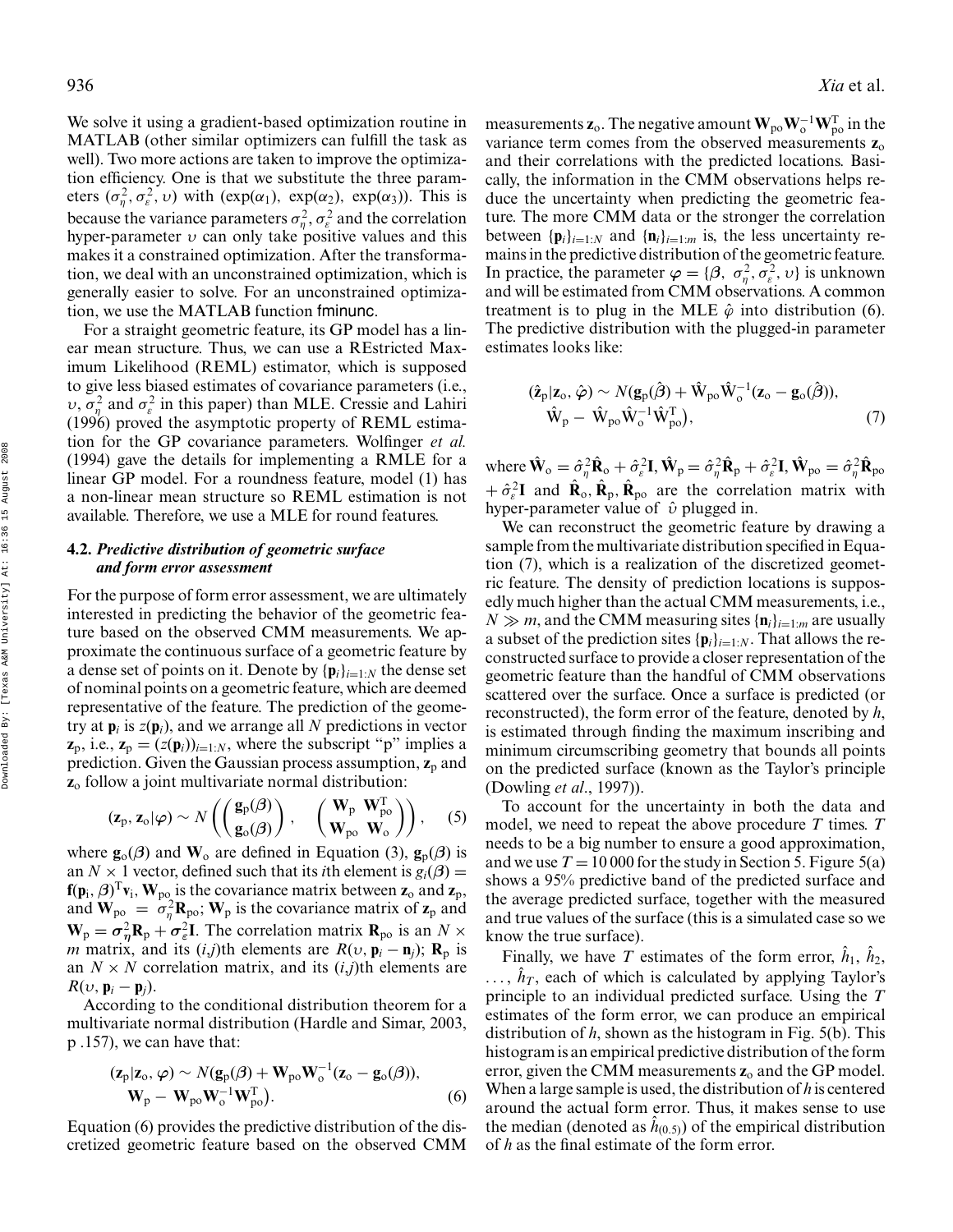

**Fig. 5.** (a) Predictive distribution for a round geometric feature and (b) the associated form error estimate histogram.

In fact, the predictive distribution of *h* contains richer information than a point estimate of the form error. It allows engineers to quantify the decision risk on part acceptance. In practice when the sample size is limited, one may want to be more conservative in accepting the part. For example, instead of using the median  $\hat{h}_{(0.5)}$ , one could use the 95th percentile of the empirical distribution,  $\hat{h}_{(0.95)}$ , to be compared with a predetermined form tolerance. If  $\hat{h}_{(0.95)}$  is smaller than the predetermined form tolerance, one is more than 95% confident that the part form error is less than the form tolerance. Which exact percentile to use can be adjusted based on the functionality requirements and the cost of making a wrong decision.

## **5. Comparison with traditional methods**

This section compares the GP method for form error estimate with the two traditional methods: the MZ method and the OLS method. We choose these two methods as the reference for comparison primarily because they are still the most popular ones in the literature and are widely used in form error assessment software provided by CMM manufacturers.

In this section, we focus on comparing the unbiasness of the form error estimates from the three different methods. We calculate the ratios of the estimated form errors over the true form errors. The true form errors are known for the

simulation studies. If the calculated ratio is closer to one, the estimate is less biased. We do not compare the probabilistic decision-making procedure allowed by the predictive distribution of *h*, because the MZ and OLS methods do not take the uncertainty information into account in their decision-making procedure. However, we believe that it is an advantage of the GP method that it provides distribution information that can quantify the decision risk for industrial practices.

We do not compare the speed of these three methods, because the GP method uses a large number of replications to get the predictive distribution of the form error, while the other two do not. The OLS method only calculates a point estimate and is faster. Finding the exact MZ solution could be computationally demanding, but many fast approximation algorithms are available. In our study here, we actually use the *minimax* estimate to approximate the MZ. The actual computation time of the GP method ranges from tens of seconds to several minutes, which should be acceptable to practitioners.

Section 5.1 performs the comparison using a set of simulated data. We simulate a total of six different manufacturing scenarios for two geometric features: a straight feature and a round feature, with three scenarios for each. For each scenario, different sizes of samples, ranging from eight to 80 for the straight and round features, are used to estimate the form error. The sample size, denoted by *m*, refers to the number of the measurements taken from different locations on a part.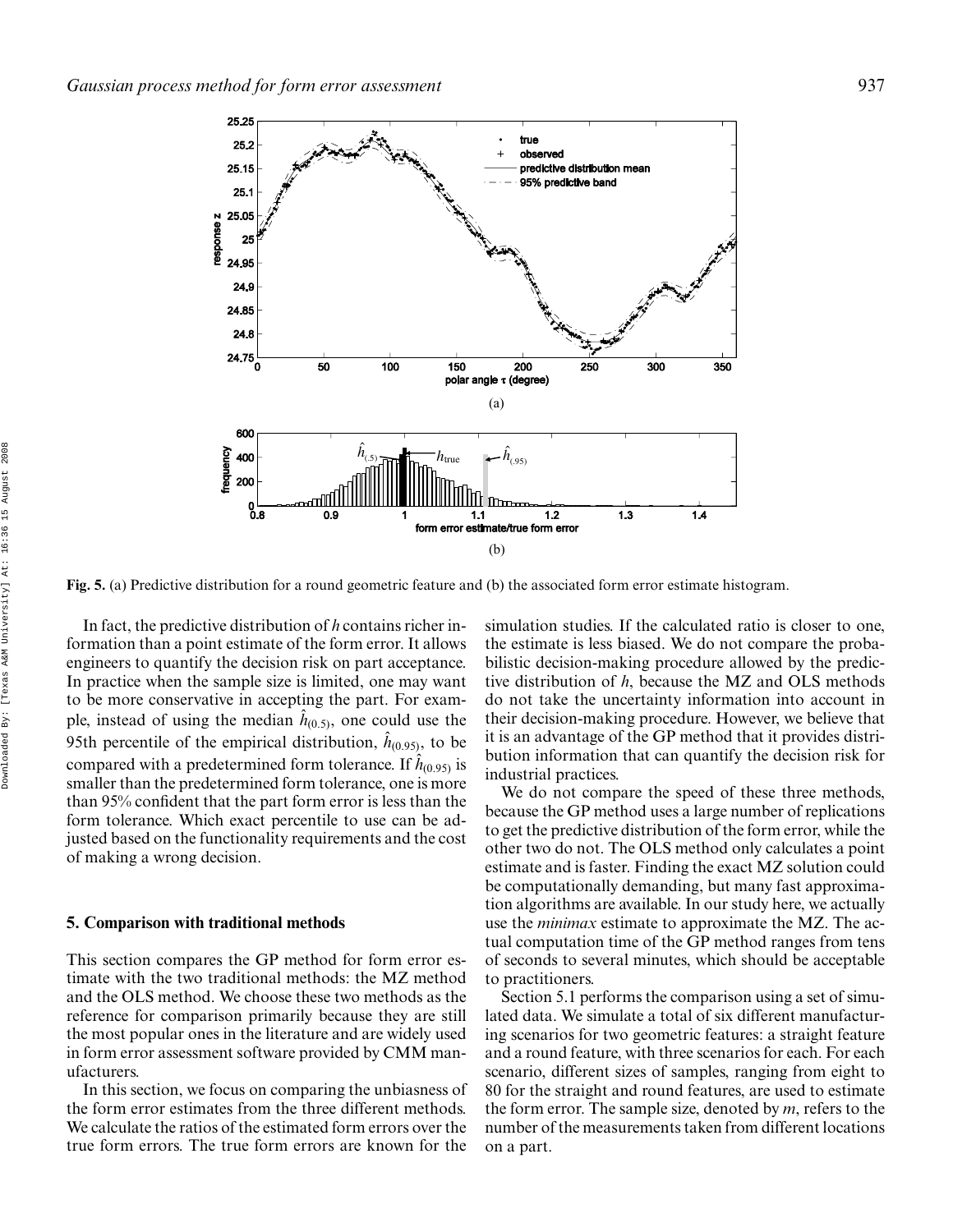In Section 5.2, we use a CMM to obtain actual coordinate measurements from two parts with a straight feature and a round feature, respectively. We apply the GP method, the MZ method and the OLS method to estimate form error and other parameters for each of the above cases.

#### **5.1.** *Comparison using simulated data*

We follow the following procedures to implement the simulation study for each manufacturing scenario in Section 5.1. (A similar procedure was used by Dowling *et al*. (1995) to compare the performance of the MZ method and the OLS method.)

- *Step 1.* Simulate one single geometric feature.
- *Step 2.* Generate a dense enough set of measurements, a total of *N* points on the selected geometric feature so that the measurements closely represent the actual geometry. In the simulation, we take a measurement every 0.5 mm. Our experience indicates that this density is considered dense enough by practitioners. Thus,  $N = L/0.5$ , where L is the length of a straight feature or the circumference of a round feature. Determine the form error *h*<sup>∗</sup> from the *N* points using the MZ method and treat it as the "true" form error.
- *Step 3.* Select *m* data points from the set of dense measurements and treat them as the CMM measurements of the geometric feature. The *m* locations and their corresponding observations are chosen using a *maximin* distance Latin hypercube sampling approach; this method makes sure that the *m* samples evenly spread over the feature space. For more details on the *maximin* distance Latin hypercube sampling procedure, please refer to Santner *et al*. (2003, p. 150).
- *Step 4.* For *m* = 8, 10, 15, 20, 30, 40 and 80, determine the form error estimate and denote by  $\hat{h}_{OLS}(m)$  when using the OLS method, by  $\hat{h}_{MZ}(m)$  when using the MZ method, and by  $\hat{h}_{GP}(m)$  when using the GP method (which is the  $\hat{h}_{(0.5)}$  as defined in Section 4).
- *Step 5.* Calculate the estimate ratios,  $\hat{h}_{OLS}(m)/h^*$ ,  $\hat{h}_{\text{MZ}}(m)/h^*$  and  $\hat{h}_{\text{GP}}(m)/h^*$ . A ratio closer to one indicates a less biased estimate.
- *Step 6.* Repeat Steps (3) to (5) 50 times for each *m* and generate a box-whisker plot of the form error estimate.

#### 5.1.1. *Straight feature*

In this subsection, we simulate the straight feature. Manufacturing errors of a straight feature usually include surface deflection, waviness and random error. Depending on what manufacturing process is used to produce the feature, one of the errors could dominate in the measurements. For instance, when using a lathe (a turning process) to machine the feature, surface deflection could be more prominent than other types of errors because of the force exerted perpendicularly to the surface. Dowling *et al.* (1995) suggested a generating function for simulating different scenarios of the form of

$$
y = \delta + \psi x - \frac{64}{L^6} R(x^3 (L - x)^2) + A \sin\left(\frac{2\pi}{\lambda} x\right) + \varepsilon, \tag{8}
$$

where the first two terms  $\delta + \psi x$  represent the rigid-body motion during a fixturing process, the third term represents the surface deflection, the fourth term is a wave pattern, and the last term is the i.i.d. random error, assumed to be  $N(0, \sigma_{\varepsilon}^2)$ . Including an i.i.d. pure random error sometimes creates outliers that jump out of the geometric surface. The existence of such outliers creates an abrupt discontinuity in the geometry and may not accurately reflect the actual surface. To alleviate the discontinuity problem, we use a three-point moving average window to smooth the i.i.d. random error. The meanings of the other parameters in Equation (8) are as follows: *L* is the length of the straight feature; *A* is the sinewave amplitude;  $\lambda$  is the wavelength; *R* is the deflection range. We simulate a feature of length  $L =$ 200 mm. Table 1 shows the three simulated manufacturing scenarios, corresponding to a milling, turning and grinding process, respectively. The parameters in Table 1 are determined from the typical process capability associated with each of the manufacturing processes.

#### 5.1.2. *Round feature*

This paper adopts the round feature generator from Desta *et al*. (2003):

$$
x = x_0 + (r + A_1 \sin(4\tau) + A_2 \cos(3\tau) + A_3 \sin(7\tau) + A_4 \cos(10\tau) + \varepsilon) \cos \tau, y = y_0 + (r + A_1 \sin(4\tau) + A_2 \cos(3\tau) + A_3 \sin(7\tau) + A_4 \cos(10\tau) + \varepsilon) \sin \tau,
$$
 (9)

where  $x_0$  and  $y_0$  are the origin of the round feature, *r* is the radius,  $\tau$  is the polar angle,  $A_1 \sin(4\tau) - A_2 \cos(3\tau) +$  $A_3 \sin(7\tau) + A_4 \cos(10\tau)$  represents the systematic error and the other notations are the same as defined before. Table 2 summarizes three different manufacturing scenarios.

|                   | <i>Process characteristics</i>                                      | $\phi$ (mm)  | U            | A(mm)         | $\lambda$ (mm) | R(mm)          | $\sigma_{\rm s}(mm)$ |  |
|-------------------|---------------------------------------------------------------------|--------------|--------------|---------------|----------------|----------------|----------------------|--|
| Case I<br>Case II | Sinewave dominates (face milling)<br>Deflection dominates (turning) | 0.04<br>0.05 | 0.02<br>0.01 | 0.03<br>0.005 | 20<br>10       | 0.015<br>0.025 | 0.017<br>0.009       |  |
| Case III          | Random errors dominate (grinding)                                   | 0.03         | $-0.01$      |               | N/A            |                | 0.003                |  |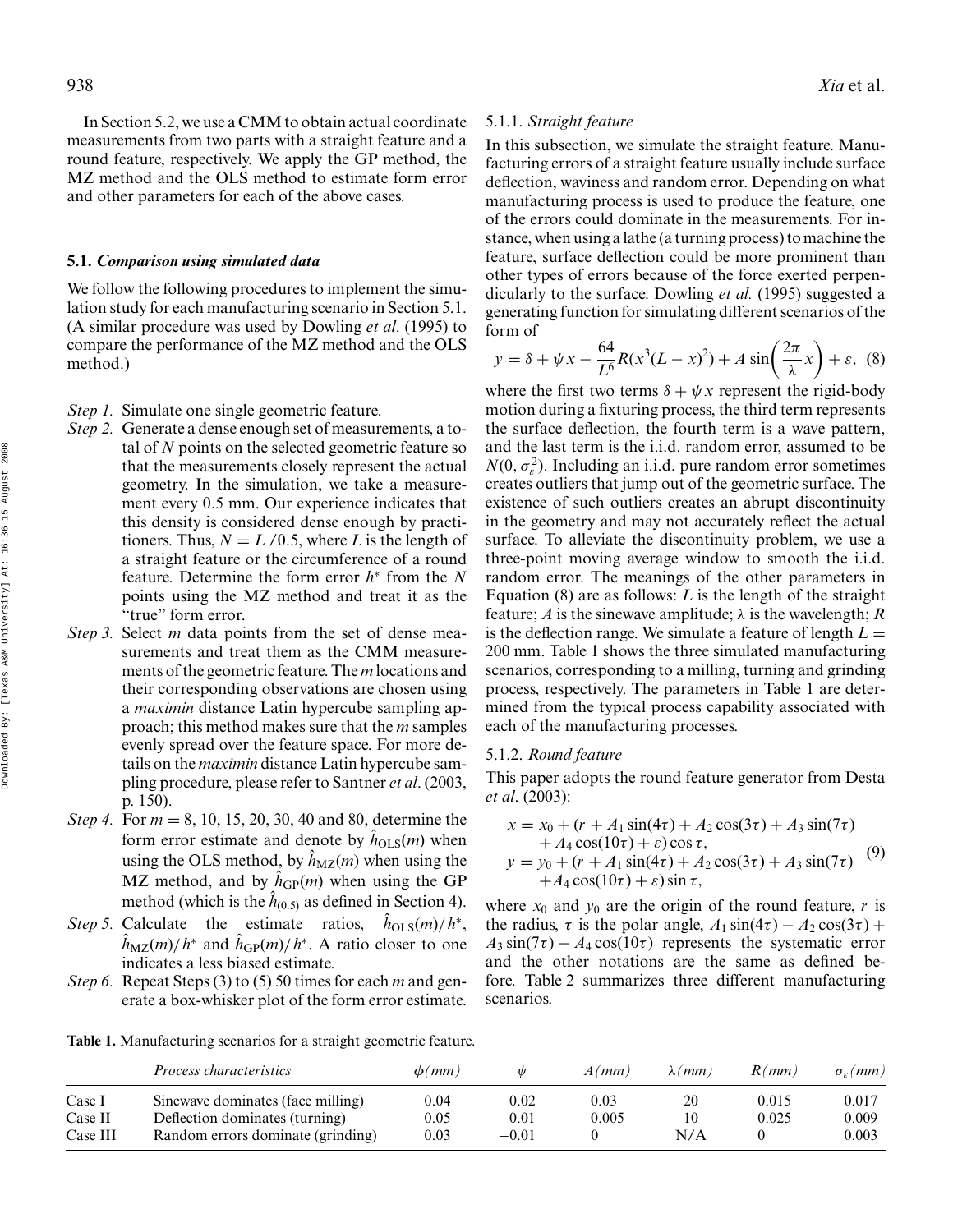|         | <i>Process characteristics</i>                                                            | $\chi_0$         | $v_0$ | $A_1$               | A <sub>2</sub>          | $A_3$ | $A_{\Lambda}$        |          | $\sigma_{\rm c}$ |
|---------|-------------------------------------------------------------------------------------------|------------------|-------|---------------------|-------------------------|-------|----------------------|----------|------------------|
| Case I  | Three-lobed systematic errors dominate and radius<br>change (turning)                     |                  |       | $0.2$ $0.02$ N/A    | 0.03                    | N/A   | $N/A$ 25.03          |          | 0.01             |
| Case II | General systematic errors dominate (turning)<br>Case III Random errors dominate (turning) | $0.03 -$<br>0.01 | 0.2   | 0.002<br>$0.15$ N/A | $-0.015$ $-0.01$<br>N/A | N/A   | $-0.008$<br>$\Omega$ | 25<br>25 | 0.012<br>0.017   |

**Table 2.** Manufacturing scenarios for a round geometric feature (unit: mm).

# 5.1.3. *Results and discussions*

Figures 6 to 8 show the results of form error estimation for the straight feature, and Figs. 9 to 11 shows the estimation results for the round feature. In each box-whisker plot, the locations of the upper limit, the 75% quantile, the median, the 25% quantile and the lower limit are shown. The crosses outside of the upper and lower limits are usually considered as "outliers".

The dashed line indicates that the estimate of the form error is the same as the true form error (i.e., the estimated ratio is equal to one). In other words, the best method is the one that consistently produces box-whisker plots closest to the dashed line.

From Figs. 6 to 11, we observe the following.

1. The proposed GP method performs significantly better than the OLS and MZ methods when systematic manufacturing errors exist. When the sample size grows larger, the GP method tends to be unbiased. This appears to confirm what we observed in the empirical distribution of form error estimate in Fig. 5(b). By comparison, the MZ and OLS methods tend to underestimate the form error, even when using a relatively large sample size (for example,  $m = 40$  or 80). Dowling *et al.* (1995) also mentioned the underestimation of the MZ and OLS methods for straight features. We believe that our form error estimation/assessment benefits from the GP method's



**Fig. 6.** Form error estimate comparison for a straight feature; case I.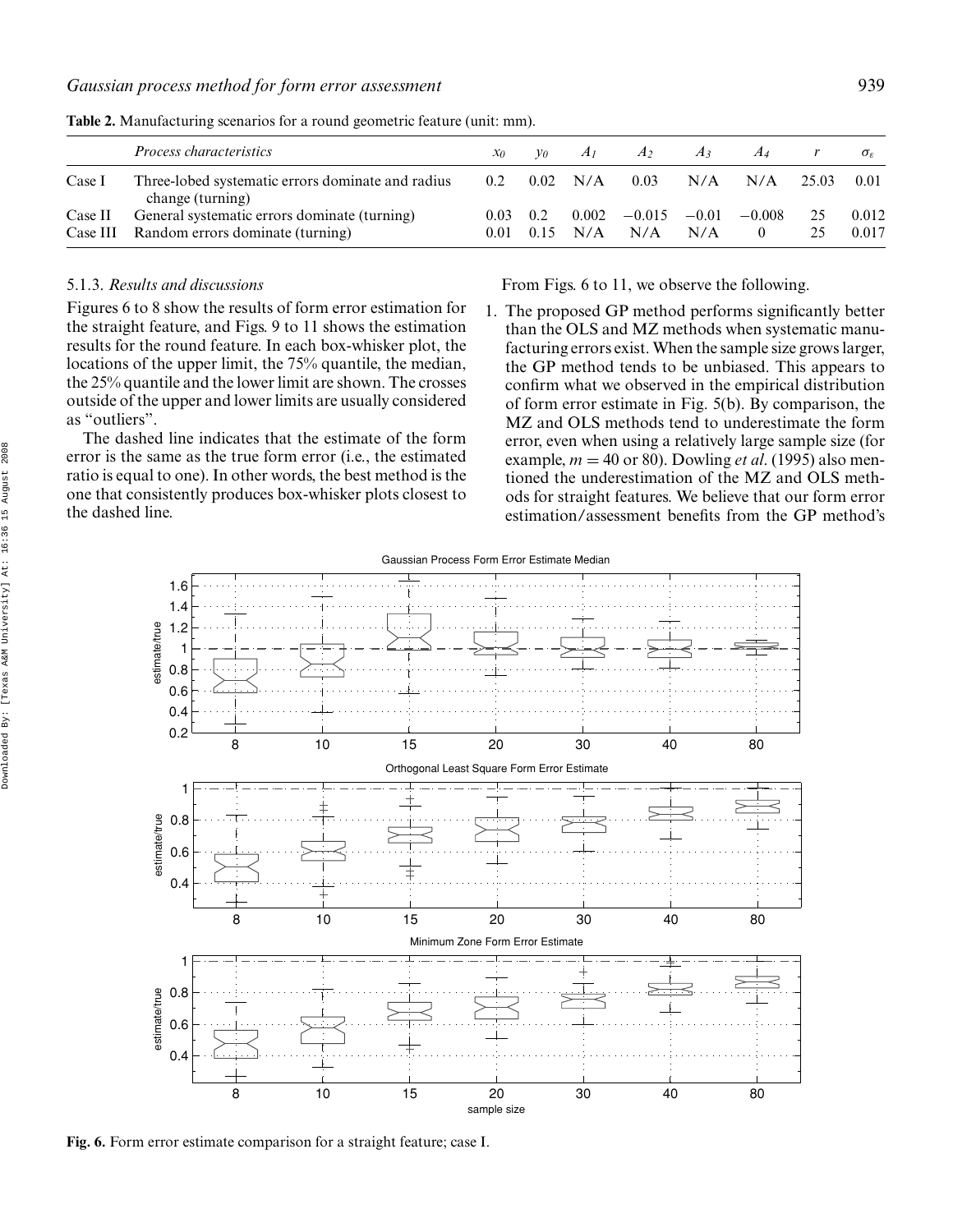

**Fig. 7.** Form error estimate comparison for a straight feature: case II.



**Fig. 8.** Form error estimate comparison for a straight feature: case III.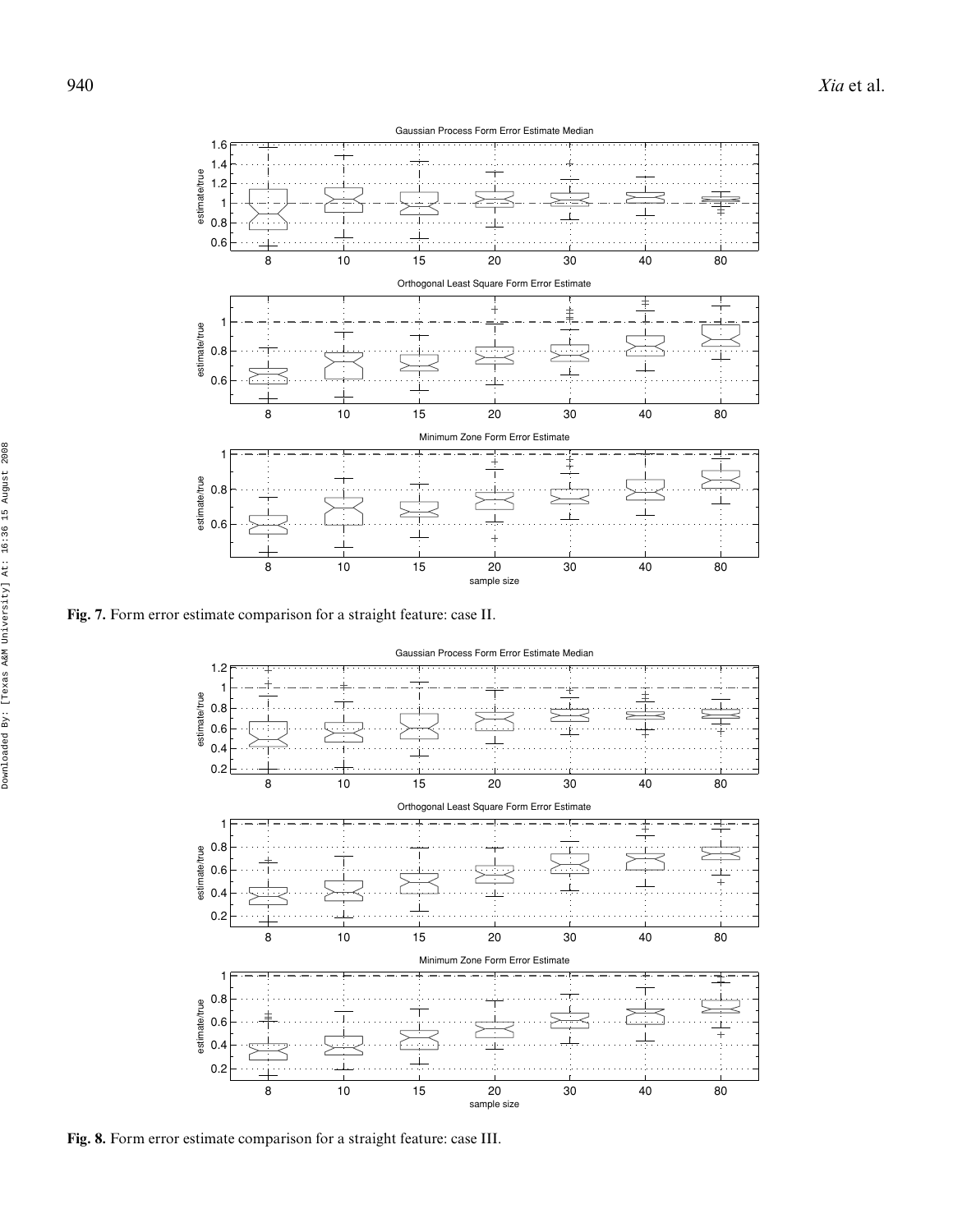

**Fig. 9.** Form error estimation comparison for a round feature: case I.



**Fig. 10.** Form error estimation comparison for a round feature: case II.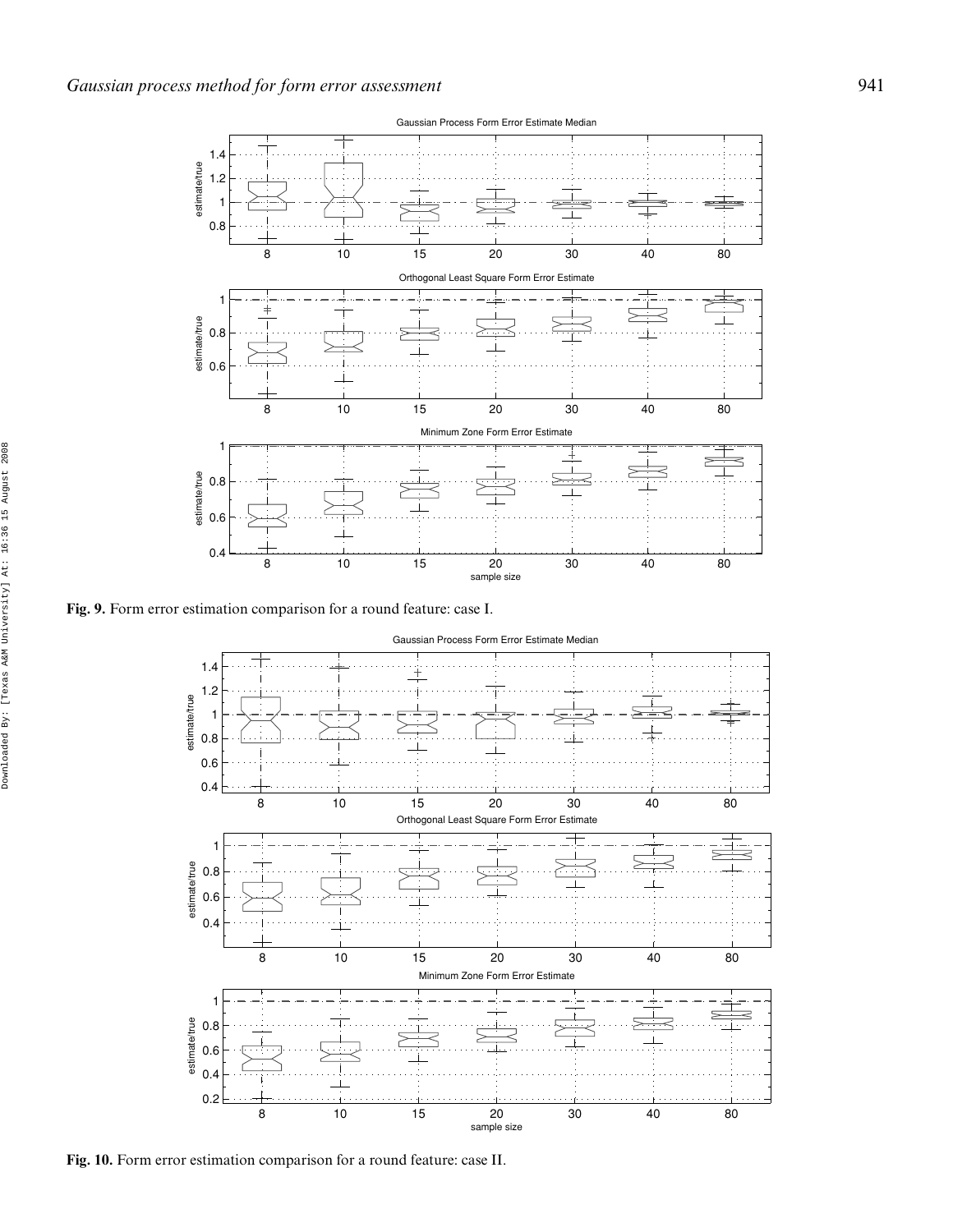

**Fig. 11.** Form error estimation comparison for a round feature: case III.

ability to capture the systematic manufacturing errors (please refer to Fig. 5(a), where the predicted surface for a round feature is shown), while the other two methods treat the handful of CMM measurements as a complete representation of the entire feature.

- 2. In the cases when only random manufacturing errors exist (i.e., Figs. 8 and 11), the GP method performs similarly to the OLS method and slightly better than the MZ method. This is expected since the OLS method assumes that the error term consists of i.i.d. random noises. When the systematic error term vanishes, a GP model is essentially the same as an OLS model.
- 3. The GP method suffers from not having sufficient information when the CMM sample is small as the other two

methods do, but to a less degree. Insufficient information from a small sample generally leads to wider predictive distributions, meaning more uncertainty.

4. In our simulations, we decide the smallest sample size according to the number of unknown parameters used in the GP model (which is five for the straight and six for the round features). We start with a sample size roughly 1.5 times that of the number of unknown parameters. The literature is uncertain as to how many samples are required to produce a good prediction. Bernardo *et al*. (1992) suggested using *three observations per parameter* as a rule of thumb for good model performance. That translates to a sample size of 15 and 18, respectively, for the two features. From the simulation results, we



**Fig. 12.** Sketches of two real parts; (a) a straight feature; and (b) a round feature.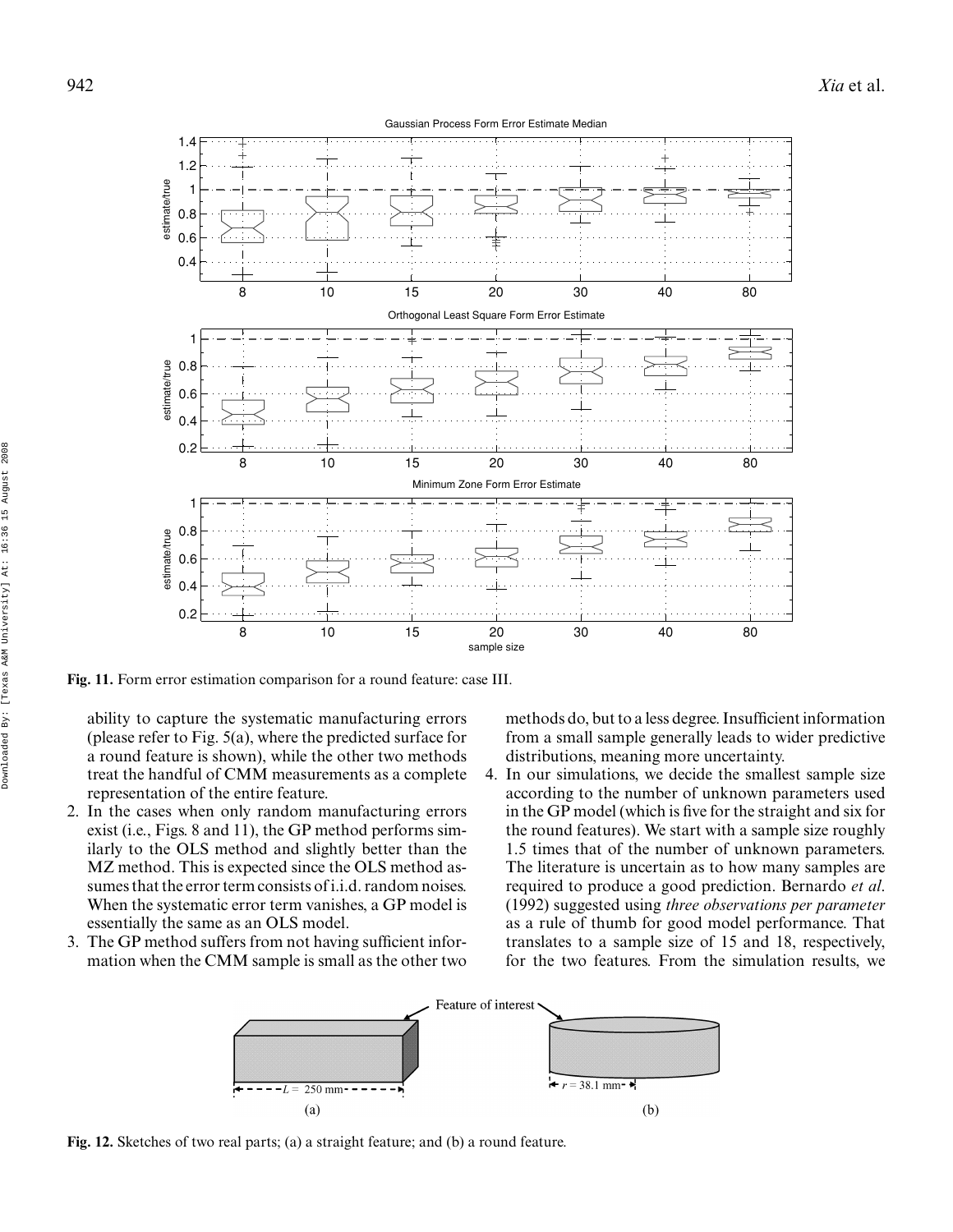

**Fig. 13.** Form error estimate comparison using real CMM measurements for the straight feature.

observed that the GP method produces reasonably good estimate of form error when the sample size is larger than 15 for straight or larger than 20 for round features. One may argue that a sample of size 15 may be much more than what is typically used in practice; Dowling *et al*. (1997) mentioned that people use three to five points for a line feature and four to eight points for a circle. However, citing the work by Weckenmann *et al.* (1991), Dowling *et al*. (1997) also pointed out that the small sample size practice is not sufficient, and mentioned that a sample of ten to 20 is instead needed for sufficient precision in estimating the errors and parameters. What our simulation suggests appears consistent with the recommendation in Weckenmann *et al*. (1991).

5. In the cases where the number of measurements is fewer than 1.5 times that of the number of unknown parameters, we feel that the GP method may not produce accurate enough predictions so the alternative method should be used.

# **5.2.** *Form error estimate using actual CMM measurements*

We used a CMM to obtain coordinate measurements from two parts. A 250 mm long straight block (Fig. 12 (a)) was manufactured by a face milling process and a cylinder with a 38.1 mm radius (Fig. 12 (b)) was manufactured by a rough turning process. We took dense CMM measurements (i.e., one measurement every 0.5 mm) for both the straight and the round features. In total we took 500 points from the straight feature, and 480 points from the circle. We applied Taylor's principle to the dense CMM measurements, and treated the calculated form error as the true form error *h*<sup>∗</sup>.

The form error for the straight feature was  $h^* = 0.052$  mm, and for the round feature  $h^* = 0.43$  mm.

Then, we took a smaller, more practical number, *m*, of CMM observations for each part to estimate the form error. Again the three methods, GP, OLS and MZ were used. The sample sizes we used are 15, 20 and 30. Figures 13 and 14 summarize the comparison results for the straight feature and round feature, respectively. Consistent with the previous simulation results, the GP-method-based form error estimates the median much better than the other two estimates and appears to be less biased than the OLS and MZ methods.

In addition, we estimated the dimension parameter (only for the round part), and the variance of the random errors. Table 3 shows the estimation results and gives the mean values and the associated standard deviations (in parentheses).

For round features, manufacturing engineers are interested in estimating radius  $\hat{r}$  and using it in dimensional quality control. For all the sample sizes, estimates from the GP method and from the OLS method are very close in terms of both the average estimates and the standard deviations. The MZ estimate of ˆ*r* deviates more noticeably from the OLS and GP estimates and the standard deviation of the MZ estimate is about three times larger than those of the OLS and GP estimates. This suggests that using the MZ method for parameter estimation might not be a good practice.

The estimated standard deviation of the random error  $\hat{\sigma}_{\varepsilon}$ can be obtained by the GP and OLS methods but not by the MZ method. In fact, every decision in a MZ procedure is deterministic. One may notice that the GP method yields a smaller estimate of  $\hat{\sigma}_{\varepsilon}$  than the OLS method. This is because the OLS method treats all the errors ( $\eta$  and  $\varepsilon$ ) as the random



**Fig. 14.** Form error estimate comparison using real CMM measurements for the round feature.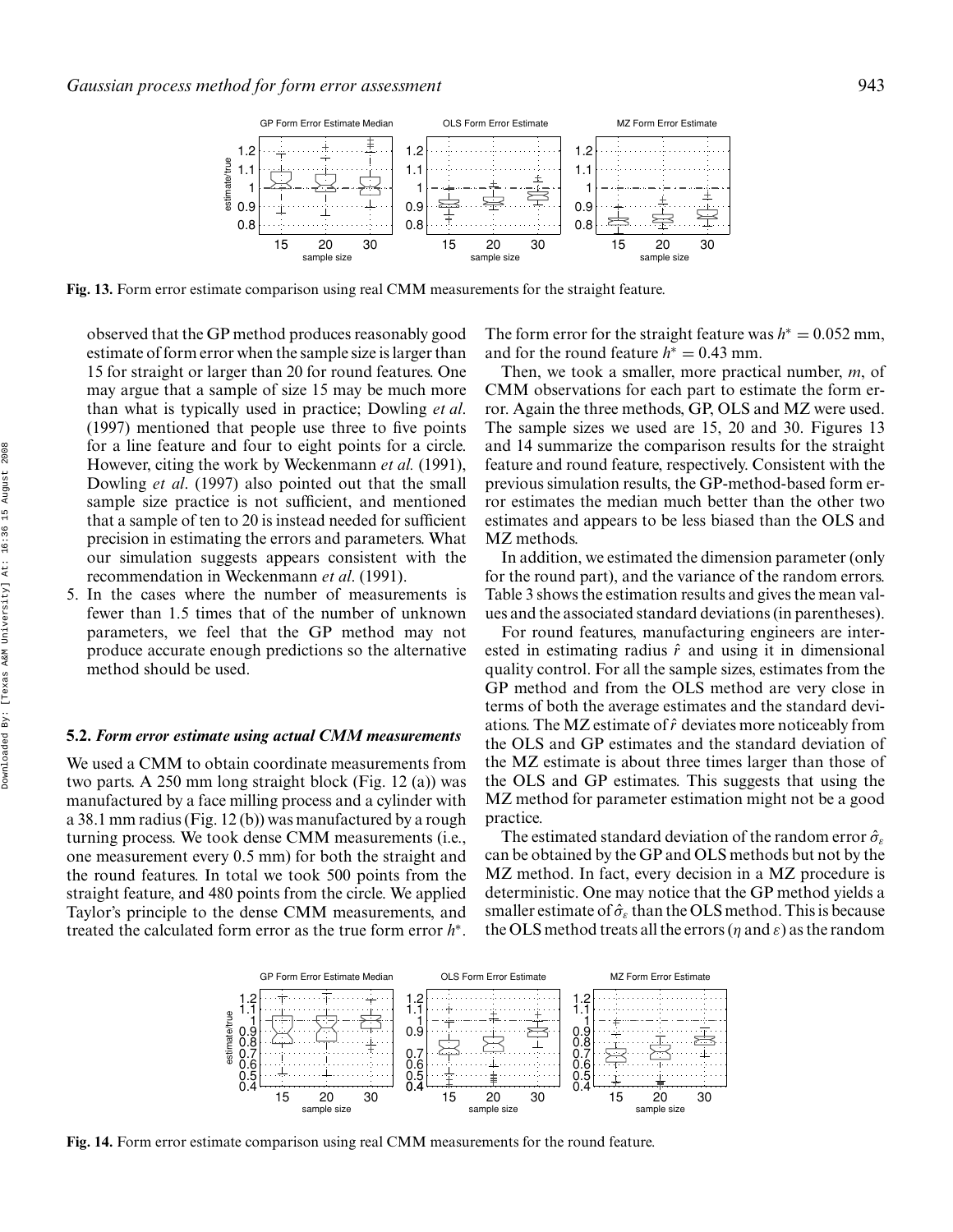**Table 3.** Parameter estimate comparison.

|             | Straight feature                    |                                | Round feature                       |                                    |                              |                              |                              |  |  |
|-------------|-------------------------------------|--------------------------------|-------------------------------------|------------------------------------|------------------------------|------------------------------|------------------------------|--|--|
| Sample size | $\hat{\sigma}_{\rm s}^{OLS}(\mu m)$ | $\hat{\sigma}_{s}^{GP}(\mu m)$ | $\hat{\sigma}_{\rm s}^{OLS}(\mu m)$ | $\hat{\sigma}_{\rm s}^{GP}(\mu m)$ | $\hat{r}_{OLS}(mm)$          | $\hat{r}_{MZ}(mm)$           | $\hat{r}_{GP}(mm)$           |  |  |
| 15          | 15(0.65)                            | 3.4(1.1)                       | 93 (18)                             | 21(12)                             | $38.10 (1.1 \times 10^{-2})$ | $38.07(3.3 \times 10^{-2})$  | 38.09 $(1.2 \times 10^{-2})$ |  |  |
| 20          | 14(0.61)                            | 3.4(1.2)                       | 87(16)                              | 22(11)                             | $38.10 (1.3 \times 10^{-2})$ | $38.06 (3.4 \times 10^{-2})$ | 38.10 $(1.3 \times 10^{-2})$ |  |  |
| 30          | 14(0.48)                            | 3.3(1.2)                       | 89 (7.4)                            | 18(9.8)                            | $38.10 (7.1 \times 10^{-3})$ | $38.04(2.6\times10^{-2})$    | 38.10 $(6.1 \times 10^{-3})$ |  |  |

error and thus may inflate the estimate of  $\hat{\sigma}_{\varepsilon}$ . The inflation in estimating  $\hat{\sigma}_{\varepsilon}$  will cause a loss of power in subsequent inferences (Kurfess *et al*., 1996).

Other parameters such as  $\hat{\delta}$ ,  $\hat{\psi}$ ,  $\hat{x}_0$  and  $\hat{y}_0$  can be estimated as well. These parameters are related to the rigid-body motion of the part during a fixturing process. They are not directly involved in the form error assessment but only work as a compensation of imperfect alignment. These values are indeed small because of the soft-fixturing procedure used in a CMM measuring process. To save space, we do not list them here.

# **6. Concluding remarks**

This paper presents a GP method for form error assessment. Our comparisons show the GP method generally gives a less biased estimate of the form error than the traditional MZ and OLS methods. The simulation results indicate that a sample of 15 or more CMM observations should be used with our GP method, at least for the two geometric features under consideration. This result is consistent with recommendations from previous studies (e.g., Weckenmann *et al*. (1991)). The GP method produces a predictive distribution of the form error estimate, allowing a decision maker to take into account the uncertainty from the model and sampling.

One more note is on the random error term  $\varepsilon$  in the model. Dowling *et al*. (1997) mentioned that the rule of thumb in practice is that one may ignore measurement errors if the tolerance size is ten times larger than them. The CMM we used is a Sheffield Discovery II D-8. Its calibrated volumetric accuracy and repeatability are 4.7 and 1.66  $\mu$ m in range, respectively, suggesting the combined uncertainty is around 6  $\mu$ m. Compared with the form errors of 0.052 mm for straight and 0.43 mm for round features the above general rule certainly holds for round features and approximately holds for straight features (about 8 times). Thus, our treatment of attributing all the random error to the manufacturing process is reasonable for the products we analyzed. However, some high-precision manufacturing processes, such as grinding, lapping and honing, have a typical tolerance limit of a few microns (for example,  $\pm 8 \mu$ m for grinding). Then, the above rule will not be satisfied. Therefore, in general engineers need to consider, and eventually to eliminate, the influence of the measurement error to reduce the false positives in quality control. We believe that the

current GP model can be extended to include the measurement error, but it requires repeated measurements to enable differentiating measurement errors from random manufacturing errors.

# **Acknowledgments**

The authors gratefully acknowledge financial support from the NSF under grant CMMI-0348150 and from the State of Texas Advanced Technology Program under grant 000512- 0237-2003. The authors also appreciate the editor and the referees for their valuable comments and suggestions.

#### **References**

- Banerjee, S., Carlin, B. and Gelfand, A. (2004) *Hierarchical Modeling and Analysis for Spatial Data*, Chapman & Hall/CRC, Boca Raton, FL.
- Bernardo, M., Buck, R., Liu, L., Nazaret, W., Sacks, J. and Welch, W. (1992) Integrated circuit design optimization using a sequential strategy.*IEEE Transactions on Computer-Aided Design of Integrated Circuits and Systems*, **11**, 361–372.
- Chang, S. and Ho, S. (2001) Multivariate statistical process control for inspection data from coordinate measuring machines. *International Journal of Industrial Engineering – Theory, Applications and Practices*, **8**, 347–358.
- Chen, C. and Liu, C. (2000) A study on analyzing the problem of the spherical form error. *Precision Engineering*, **24**, 119–126.
- Cho, N. and Tu, J. (2001) Roundness modeling of machined parts for tolerance analysis. *Precision Engineering*, **25**, 35–47.
- Choi, W. and Kurfess, T. (1999a) Dimensional measurement data analysis, part 1: a zone fitting algorithm. *Journal of Manufacturing Science and Engineering*, *Transactions of the ASME*, **121**, 238–245.
- Choi, W. and Kurfess, T. (1999b) Dimensional measurement data analysis, part 2: minimum zone evaluation. *Transactions of the ASME*, *Journal of Manufacturing Science and Engineering*, **121**, 246–250.
- Cressie, N. and Lahiri, S. (1996) Asymptotics for REML estimation of spatial covariance parameters. *Journal of Statistical Planning and Inference*, **50**, 327–341.
- Deng, G., Wang, G. and Duan, J. (2003) A new algorithm for evaluating form error: the valid characteristic point method with the rapidly contracted constraint zone. *Journal of Materials Processing Technology*, **139**, 247–252.
- Desta, M., Feng, H. and OuYang, D. (2003) Characterization of general systematic form errors for circular features. *International Journal of Machine Tools & Manufacture*, **43**, 1069–1078.
- Dowling, M., Griffin, P., Tsui, K. and Zhou, C. (1995) A comparison of the orthogonal least square and minimum enclosing zone methods for form error estimation. *Manufacturing Review*, **8**, 120–134.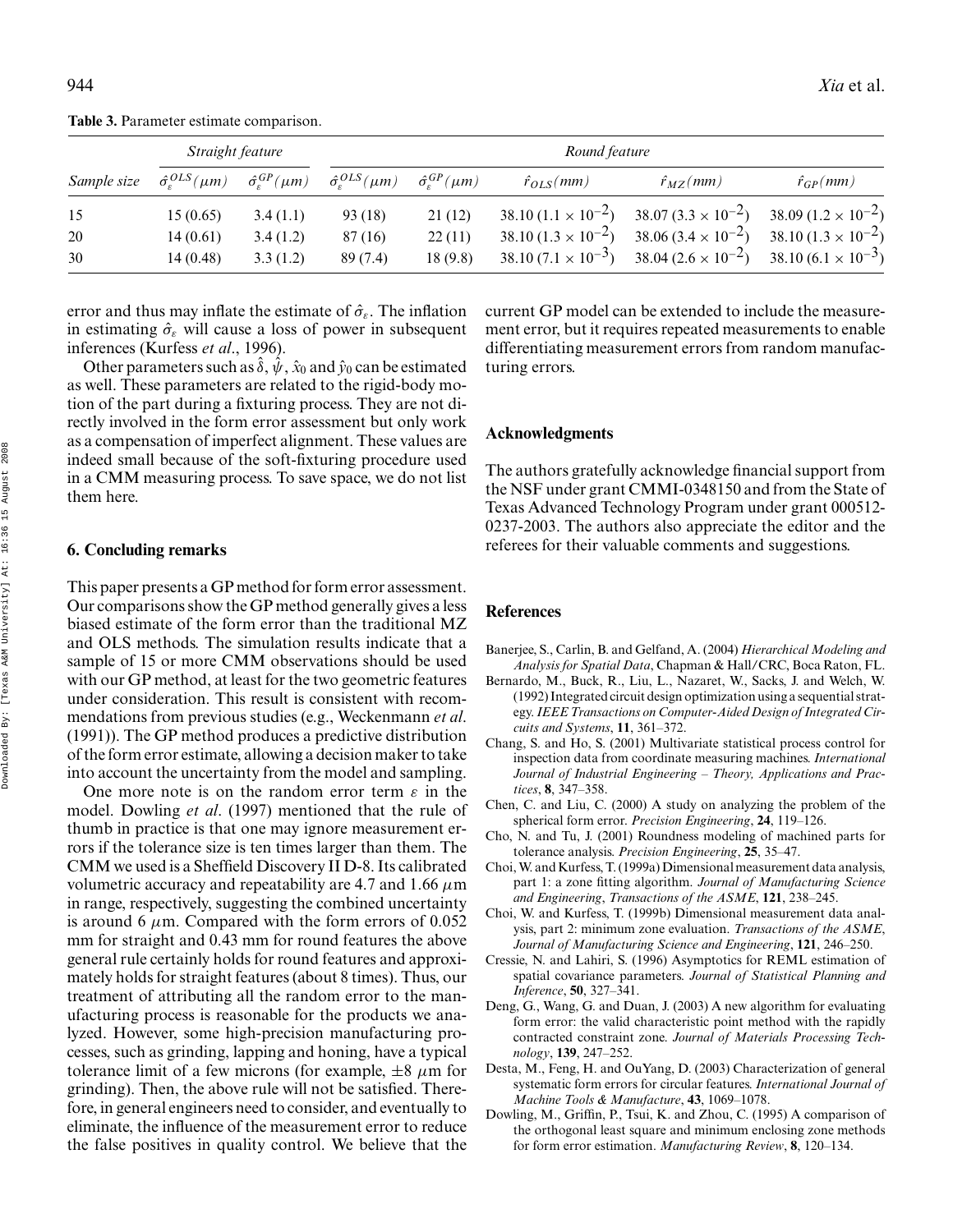- Dowling, M., Griffin, P., Tsui, K. and Zhou, C. (1997) Statistical issues in geometric feature inspection using coordinate measuring machines. *Technometrics*, **39**, 3–17.
- Dowling, M., Griffin, P. and Zhou, C. (1993) Statistical issues in geometric tolerance verification using coordinate measuring machines. Research report J-90-2, School of Industrial and Systems Engineering, Georgia Institute of Technology, Atlanta, GA.
- Fan, K. and Lee, J. (1999) Analysis of minimum zone sphericity error using minimum potential energy theory. *Precision Engineering*, **23**, 65–72.
- Gaudard, M., Karson, M., Linder, E. and Sinhai, D. (1999) Bayesian spatial prediction. *Environmental and Ecological Statistics*, **6**, 147– 171.
- Hardle, W. and Simar, L. (2003) *Applied Multivariate Statistical Analysis*, Springer, New York, NY.
- Henke, R., Summerhays, K., Baldwin, J., Cassou, R. and Brown, C. (1999) Methods for evaluation of systematic geometric deviations in machined parts and their relationships to process variables. *Precision Engineering*, **23**, 273–292.
- Huang, J. (1999a) An exact minimum zone solution for sphericity evaluation. *Compute Aided Design*, **31**, 845–853.
- Huang, J. (1999b) An exact solution for the roundness evaluation problems. *Precision Engineering*, **23**, 2–8.
- Hulting, F. (1995) Comment: an industrial view of coordinate measurement data analysis. *Statistica Sinica*, **5**, 191–204.
- Hulting, F. (1997) Discussion: statistical issues in geometric feature inspection using coordinate measuring machines. *Technometrics*, **39**, 18–20.
- Kurfess, T., Banks, D. and Wolfson, J. (1996) A multivariate statistical approach to metrology. *Transactions of the ASME*, *Journal of Manufacturing Science and Engineering*, **118**, 652–657.
- Namboothiri, V. and Shunmugam, M. (1998) Form error evaluation using L1-approximation. *Computer Methods in Applied Mechanics and Engineering*, **162**, 133–149.
- Samuel, G. and Shunmugam, M. (1999) Evaluation of straightness and flatness using computational geometric techniques. *Computer Aided Design*, **31**, 829–843.
- Samuel, G. and Shunmugam, M. (2000) Evaluation of circularity from coordinate and form data using computational geometric techniques. *Precision Engineering*, **24**, 251–263.
- Santner, T., Williams, B. and Notz, W. (2003) *The Design and Analysis of Computer Experiments*, Springer, New York, NY.
- Shunmugam, M. (1987) New approach for evaluating form errors of engineering surfaces. *Computer Aided Design*, **19**, 368– 374.
- Shunmugam, M. (1991) Criteria for computer-aided form evaluation. *Transactions of the ASME, Journal of Engineering for Industry*, **113**, 233–238.
- Stout, K., Davis, E. and Sullivan, P. (1990) *Atlas of Machined Surfaces*, Chapman & Hall, London, UK.
- Suen, D. and Chang, C. (1997) Application of neural network interval regression method for minimum zone straightness and flatness. *Precision Engineering*, **20**, 196–207.
- Traband, M., Medeiros, D. and Chandra, M. (2004) A statistical approach to tolerance evaluation for circles and cynlinders. *IIE Transactions*, **36**, 777–785.
- Weber, T., Motavalli, S., Fallahi, B. and Cheraghi, S. (2002) A unified approach to form error evaluation. *Journal of the International Societies for Precision Engineering and Nanotechnology*, **26**, 269– 278.
- Weckenmann, A., Heinrichowski, M. and Mordhorst, H. (1991) Design of gauges and multipoint measuring systems using coordinatemeasuring-machine data and computer simulation. *Precision Engineering*, **13**, 203–207.
- Wolfinger, R., Tobias, R. and Sall, J. (1994) Computing Gaussian likelihoods and their derivatives for general linear mixed models. *SIAM Journal of Scientific Computing*, **15**, 1294–1310.
- Woo, T. and Hsieh, C. (1997) Discussion: statistical issues in geometric feature inspection using coordinate measuring machines. *Technometrics*, **39**, 20–22.
- Yang, T. and Jackman, J. (2000) Form error estimation using spatial statistics. *Transactions of the ASME, Journal of Manufacturing Science and Engineering*, **122**, 262–272.
- Yang, B. and Menq, C. (1993) Compensation for form error of endmilled sculptured surfaces using discrete measurement data. *International Journal of Machine Tools & Manufacture*, **33**, 725– 740.
- Yeh, K.-M., Ni, J. and Hu, S. (1994) Adaptive sampling and identification of feature deformation for tolerance evaluation using coordinate measuring machines. Technical Report, S. M. Wu, Manufacturing Research Laboratory, Dept. of Mechanical Engineering and Applied Mechanics, University of Michigan, Ann Arbor, MI.
- Zhu, X., Ding, H. and Wang, M. (2004) Form error evaluation: an iterative reweighted least squares algorithm. *Transactions of the ASME, Journal of Manufacturing Science and Engineering*, **126**, 535– 541.
- Zimmerman, D. and Harville, D. (1991) A random field approach to the analysis of field-plot experiments and other spatial experiments. *Biometrics*, **47**, 223–229.

# **Appendix**

We here illustrate how to implement the procedures to determine the ideal geometric form (as in Section 3) for two commonly used geometric features, straight and round features.

#### **A1.** *Straight features*

For a straight feature, the nominal geometry  $M(\mathbf{0}, \phi^*)$  is *y* = 0, and the general geometry shape  $M(\theta, \phi)$  is  $y = \delta +$  $\psi$ *x* (Fig. 4(a)), where  $\theta = (\delta, \psi)$  is the location parameter with  $\delta$  representing translation and  $\psi$  representing rotation. In this case, the dimension parameter  $\phi$  degenerates. So  $\beta$  =  $\theta = (\delta, \psi)$ . For a point  $\mathbf{n}_i = (x_i, 0)$ <sup>T</sup> on the nominal feature  $y = 0$ , the approach direction is  $\mathbf{v}_i = (0, -1)^T$ . After solving for the intersection between  $y = \delta + \psi x$  and the vertical line  $x = x_i$  and then calculating the vector inner product in step (4), we have  $f(x_i, \beta)^T v_i = (x_i, \delta + \psi x_i) \cdot (0, -1)^T =$  $-\delta - \psi x_i$ .

#### **A2.** *Round features*

For straight features, *y* is an explicit function of *x*. However this is not the case for a round feature. Denote the round feature's nominal radius by  $r_0$  and the actual radius by *r*. As illustrated in Fig. 4(b), the nominal geometry  $M(0, \phi^*)$  is  $x^2 + y^2 = r_0^2$  and the general geometric shape *M*(*θ*, *ϕ*) is  $(x - x_0)^2 + (y - y_0)^2 = r^2$ , where the location parameter *θ* only consists of the translation of the center, i.e.,  $(x_0, y_0)$ , because a round feature is invariant under rotation. The dimension parameter  $\phi$  is the radius *r*. Thus,  $\beta = (x_0, y_0, r)$ . Given the nominal feature  $M(\mathbf{0}, \phi^*)$ , we will have  $\mathbf{n}_i = (r_0 \cos \tau_i, r_0 \sin \tau_i)^T$  and